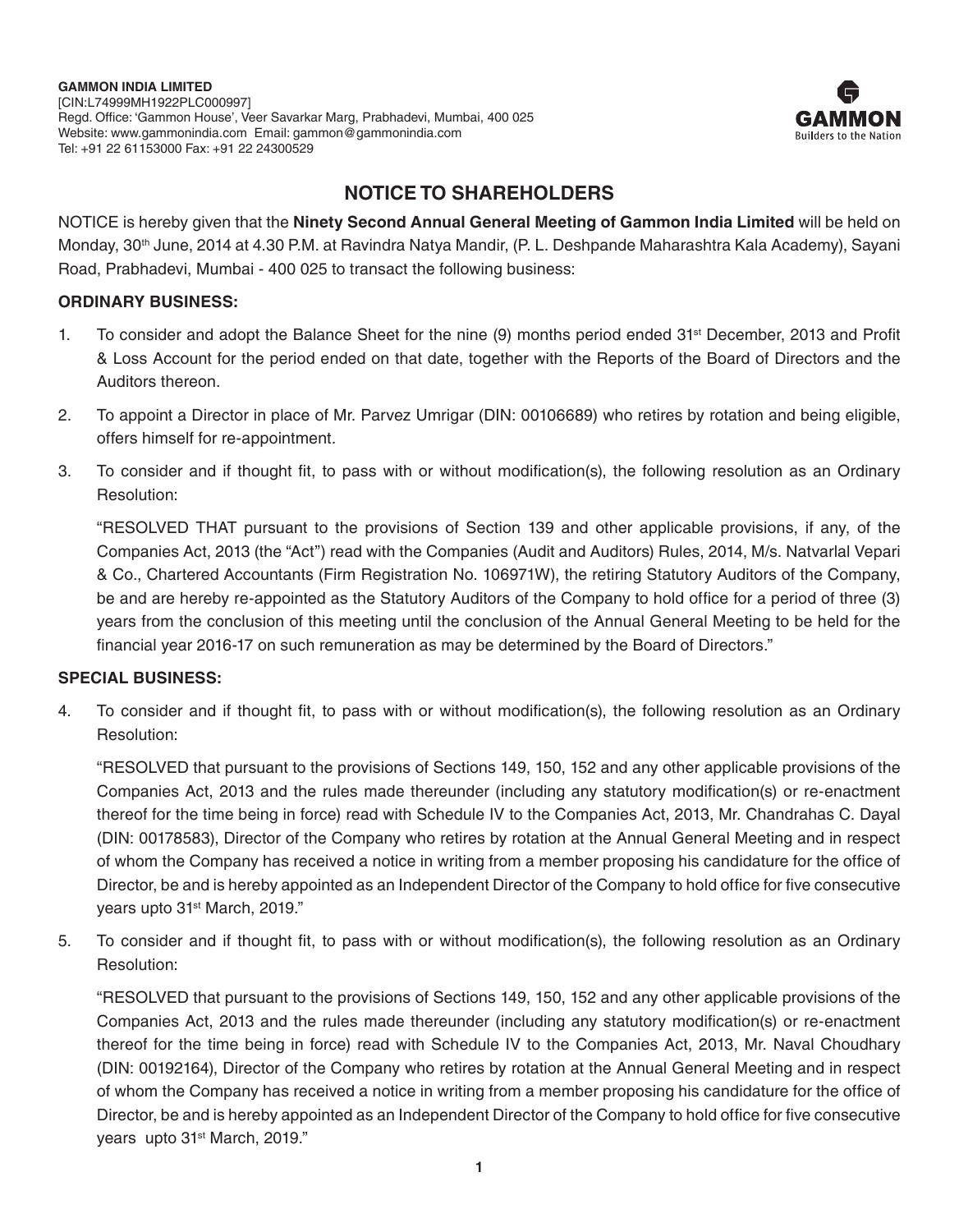

6. To consider and if thought fit, to pass with or without modification(s), the following resolution as an Ordinary Resolution:

"RESOLVED that pursuant to the provisions of Sections 149, 150, 152 and any other applicable provisions of the Companies Act, 2013 and the rules made thereunder (including any statutory modification(s) or re-enactment thereof for the time being in force) read with Schedule IV to the Companies Act, 2013, Mr. Jagdish Sheth (DIN: 00675344), Director of the Company who retires by rotation at the Annual General Meeting and in respect of whom the Company has received a notice in writing from a member proposing his candidature for the office of Director, be and is hereby appointed as an Independent Director of the Company to hold office for five consecutive years upto 31<sup>st</sup> March, 2019."

7. To consider and if thought fit, to pass with or without modification(s), the following resolution as an Ordinary Resolution:

"RESOLVED that pursuant to the provisions of Sections 149, 150, 152 and any other applicable provisions of the Companies Act, 2013 and the rules made thereunder (including any statutory modification(s) or re-enactment thereof for the time being in force) read with Schedule IV to the Companies Act, 2013, Mrs. Urvashi Saxena (DIN: 02021303), Director of the Company who retires by rotation at the Annual General Meeting and in respect of whom the Company has received a notice in writing from a member proposing her candidature for the office of Director, be and is hereby appointed as an Independent Director of the Company to hold office for five consecutive years upto 31<sup>st</sup> March, 2019."

8. To consider and if thought fit, to pass with or without modification(s), the following resolution as an Ordinary Resolution:

"RESOLVED that pursuant to the provisions of Sections 149, 150, 152 and any other applicable provisions of the Companies Act, 2013 and the rules made thereunder (including any statutory modification(s) or re-enactment thereof for the time being in force) read with Schedule IV to the Companies Act, 2013, Mr. Atul Kumar Shukla (DIN: 00121601), Director of the Company who retires by rotation at the Annual General Meeting and in respect of whom the Company has received a notice in writing from a member proposing his candidature for the office of Director, be and is hereby appointed as an Independent Director of the Company to hold office for five consecutive years upto 31st March, 2019."

9. To consider and if thought fit, to pass with or without modification(s), the following resolution as an Ordinary Resolution:

"RESOLVED that pursuant to the provisions of Sections 149, 150, 152 and any other applicable provisions of the Companies Act, 2013 and the rules made thereunder (including any statutory modification(s) or re-enactment thereof for the time being in force) read with Schedule IV to the Companies Act, 2013, Mr. Atul Dayal (DIN: 00005021), Director of the Company who retires by rotation at the Annual General Meeting and in respect of whom the Company has received a notice in writing from a member proposing his candidature for the office of Director, be and is hereby appointed as an Independent Director of the Company to hold office for five consecutive years upto 31<sup>st</sup> March, 2019."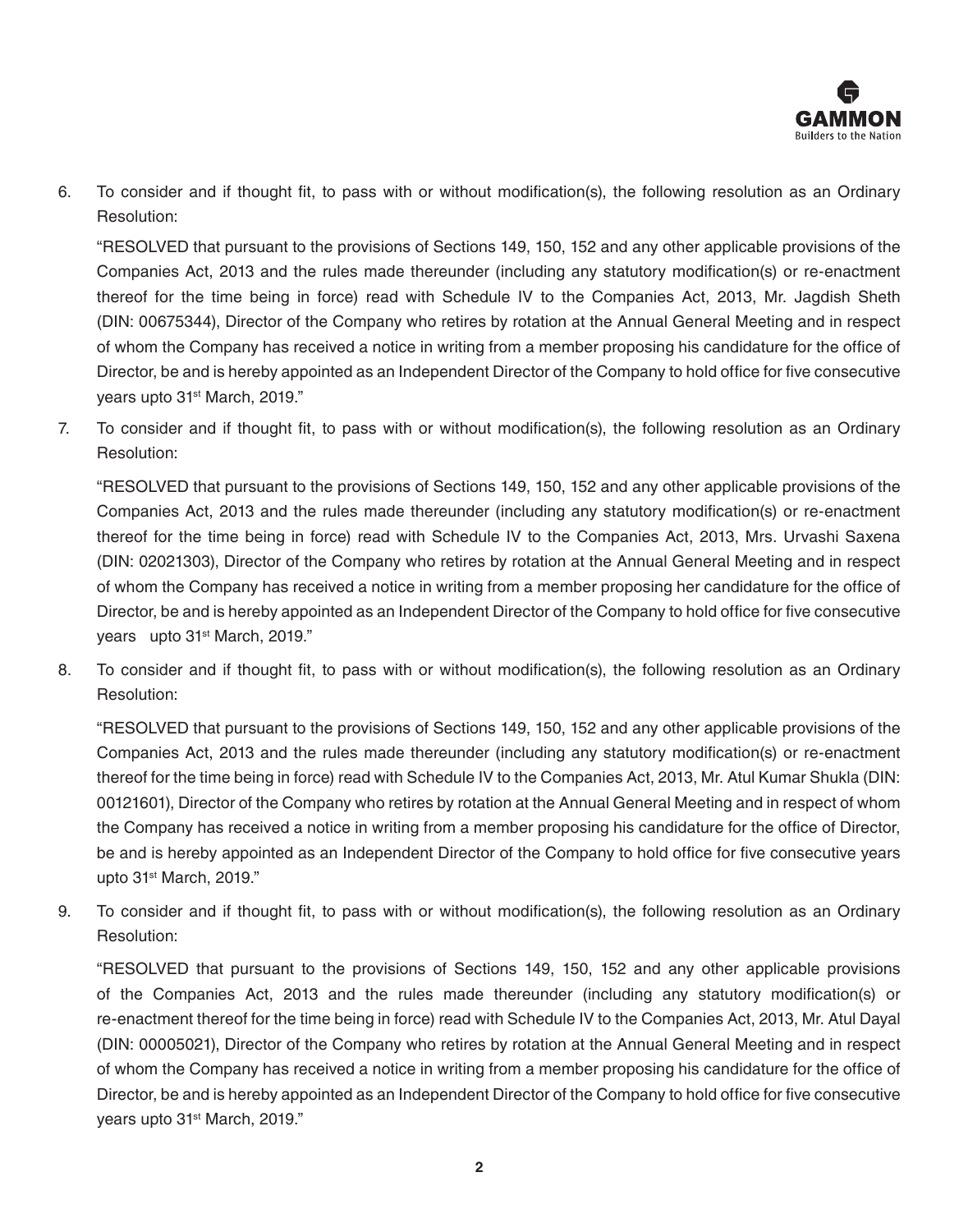

10. To consider and if thought fit, to pass with or without modification(s), the following resolution as an Ordinary Resolution:

"RESOLVED THAT pursuant to the provisions of Section 143(8) and other applicable provisions, if any, of the Companies Act, 2013 (the "Act"), M/s. Vinod Modi & Associates, Chartered Accountants (Firm Registration No. 111515W) and M/s. M. G. Shah & Associates, Chartered Accountants (Firm Registration No. 112561W), the retiring Joint Branch Auditors of the Company, be and are hereby re-appointed as Joint Branch Auditors of "Gammon India Limited –Transmission Business" at Nagpur and all other offices of Transmission and Distribution business wherever situated in India and abroad and to hold office from the conclusion of this meeting until the conclusion of the Annual General Meeting to be held for the financial year 2018-19 to examine and audit the books of accounts for the financial years 2014-2015, 2015-16, 2016-17, 2017-18 & 2018-19 on such remuneration as may be determined by the Board of Directors."

11. To consider and if thought fit, to pass with or without modification(s),the following resolution as a Special Resolution: "RESOLVED THAT pursuant to the provisions of Sections 42, 62(1)(c) read with Rule 14 of the Companies (Prospectus and Allotment of Securities) Rules, 2014 and Rule 13 of the Companies (Share Capital and Debentures) Rules, 2014 and other applicable provisions, if any, of the Companies Act, 2013, (including any amendment thereto or re-enactment thereof) and in accordance with the provisions of the Memorandum and Articles of Association of the Company, the listing agreements entered into by the Company with the stock exchanges where the equity shares of the Company are listed and any other rules/regulations/guidelines, notifications, circulars and clarifications issued thereon from time to time by the Government of India, the Reserve Bank of India (the "RBI"), the Securities and Exchange Board of India ("SEBI"), Issue of Capital and Disclosure Requirements) Regulations, 2009 (the "SEBI ICDR Regulations"), as amended, SEBI (Substantial Acquisition of Shares and Takeovers) Regulations, 2011, as amended (the "Takeover Regulations") and subject to the approval of the Corporate Debt Restructuring Empowered Group (the "CDR EG") and such approvals, consents, permissions and sanctions as may be necessary or required from regulatory or other appropriate authorities, and all such other approvals which may be obtained by the Board of Directors of the Company (hereinafter referred to as the "Board", which term shall deem to include any committee which the Board has constituted or may constitute to exercise its powers, including the powers conferred by this resolution) and in terms of and furtherance to the scheme of corporate debt restructuring (the "CDR Package") by and between the Company and the lenders of the Company whose loans have been restructured (the "CDR Lenders"), pursuant to the CDR Package under the corporate debt restructuring scheme issued by the RBI and the corporate debt restructuring guidelines formulated thereunder, which has been approved by the CDR EG at its meeting held on 24<sup>th</sup> June, 2013 (the "Approval Date") and communicated to the Company by the Corporate Debt Restructuring Cell (the "CDR Cell") vide letter dated 29<sup>th</sup> June, 2013 and amendment letter dated 31<sup>st</sup> July, 2013 (the "CDR LOA") and in terms thereof, and in terms of the Master Restructuring Agreement dated 24<sup>th</sup> September, 2013 by and between the Company and its CDR Lenders (the "MRA"), consent of the Company be and is hereby accorded to the Board to issue, offer and allot, on a preferential basis, 36,968,575 (Three Crores Sixty Nine Lacs Sixty Eight Thousand Five Hundred and Seventy Five) Equity Shares of face value of  $\bar{\tau}$  2/- (Rupee Two Only) each [the "Equity Shares"] at a price of  $\bar{\tau}$  27.05/- (Rupees Twenty Seven and Paise Five Only) each (including premium of  $\bar{\tau}$  25.05/-) aggregating to ` 1,000,000,000/- (Rupees One Hundred Crores Only) in accordance with the provisions of Chapter VII of the

| Sr. | Names of the allottees              | No. of Equity | Category              |
|-----|-------------------------------------|---------------|-----------------------|
| No. |                                     | <b>Shares</b> |                       |
|     | Mr. Abhijit Rajan                   | 30,683,918    | Promoter              |
|     | Pacific Energy Private Limited      | 2,218,114     | Promoter              |
| 3   | Active Agro Farming Private Limited | 4,066,543     | Affiliate of promoter |
|     | Total                               | 36,968,575    |                       |

SEBI ICDR Regulations to the below mentioned allottees:

RESOLVED FURTHER THAT the 'relevant date' for determining the price of the Equity Shares to be allotted to the aforementioned allottees shall be the date of approval of the CDR Package, being 24<sup>th</sup> June, 2013;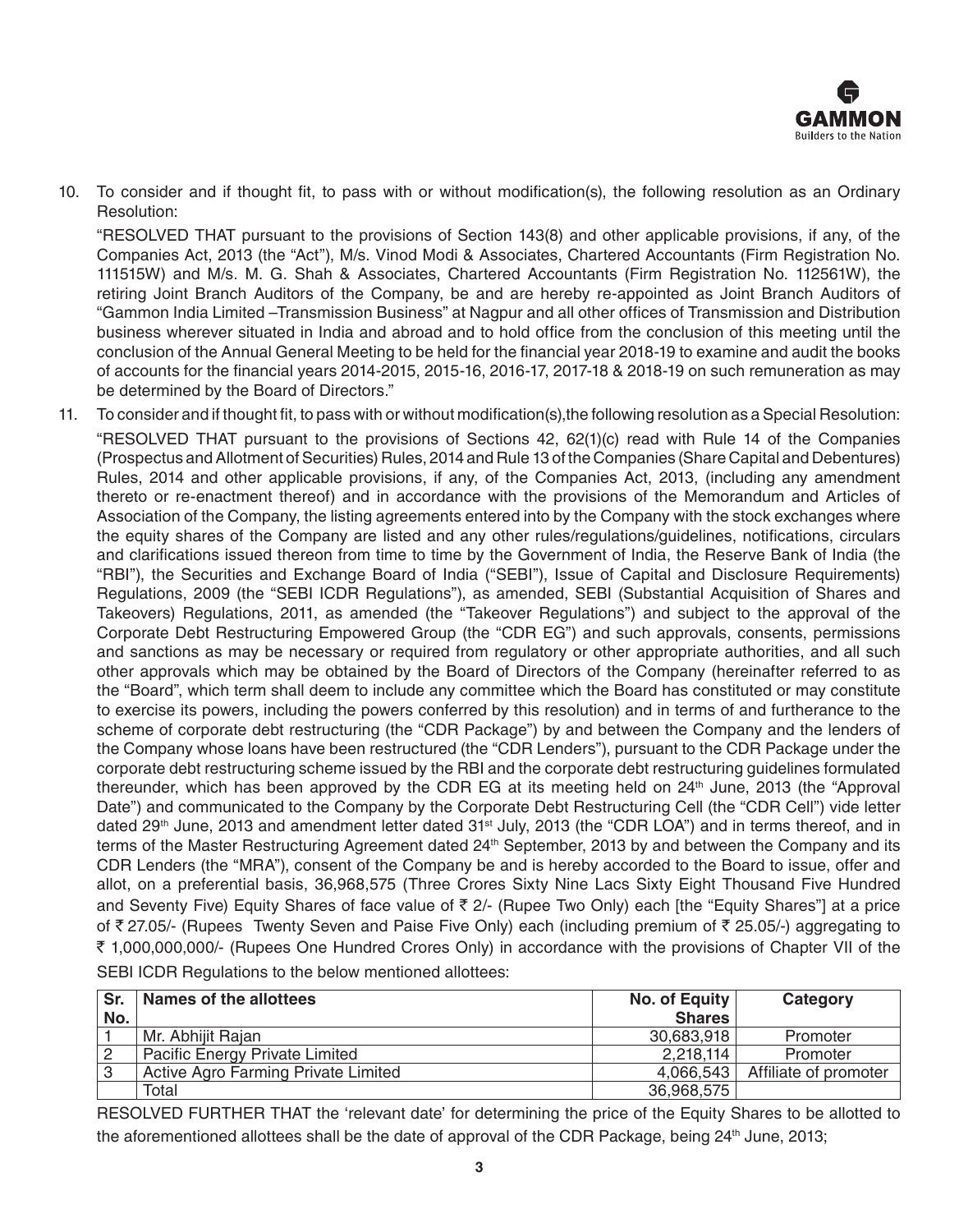

RESOLVED FURTHER THAT pursuant to the provisions of Regulation 74 of SEBI ICDR Regulations, the Board be and is hereby authorized to issue and allot the Equity Shares at a future date, subject to the approval of the CDR Lenders and the said Equity Shares shall rank pari passu with the existing equity shares of the Company in all respects and the Equity Shares shall be subject to lock-in for such period that may be prescribed under the SEBI ICDR Regulations;

RESOLVED FURTHER THAT for the purpose of giving effect to the aforesaid resolution(s), the Board be and is hereby authorized on behalf of the Company to take all actions and to do all such acts, deeds, matters and things as it may, in its absolute discretion, deem necessary, proper or desirable for such purposes, including to seek listing of the equity shares to be issued and allotted and to modify, accept and give effect to any modifications in the terms and conditions of the issue as may be required by the statutory, regulatory and other appropriate authorities (including but not limited to SEBI, CDR EG, RBI, the Government of India, etc.) and such other approvals (including approvals of the existing lenders of the Company) and as may be agreed by the Board, and to settle all questions, difficulties or doubts that may arise in the proposed issue, pricing of the issue, offer and allotment of the equity shares and to execute all such deeds, documents, writings, agreements, applications in connection with the proposed issue as the Board may in its absolute discretion deem necessary or desirable without being required to seek any further consent or approval of the Members or otherwise with the intent that the Members shall be deemed to have given their approval thereto expressly by the authority of this resolution;

RESOLVED FURTHER THAT the Board be and is hereby authorized to delegate all or any of the powers herein conferred, to any Committee of Directors or any one or more Directors/Officials of the Company to give effect to this resolution."

12. To consider and if thought fit, to pass with or without modification(s), the following resolution as a Special Resolution: "RESOLVED THAT pursuant to the provisions of Sections 197 and 198 read with Schedule V and all other applicable provisions of the Companies Act, 2013, including the rules made thereunder and any amendments thereto or any statutory modification or re-enactment thereof for the time being in force ("the Act") and subject to the approval of the Central Government and all other sanctions, approvals and permissions as may be required and subject to such conditions and modifications as may be imposed or prescribed by any of the authorities while granting such sanctions, approvals and permissions, the Company hereby accords its approval for the payment of remuneration aggregating to ₹60,000,000/- (Rupees Six Crores Only) per annum to Mr. Abhijit Rajan - Chairman & Managing Director (DIN: 00177173) as set out below for the period from 1<sup>st</sup> January 2014 to 31<sup>st</sup> March 2015, for the financial year 2015-16 & for the period  $1<sup>st</sup>$  April 2016 to  $16<sup>th</sup>$  May 2016;

| <b>Financial Year / Period</b> | Salary (p.a.) | <b>Perquisites &amp;</b> | Retirals (p.a.) | Total*(p.a.) |
|--------------------------------|---------------|--------------------------|-----------------|--------------|
|                                |               | Allowances (p.a.)        |                 |              |
| 01.01.2014 - 31.03.2015        | 62.788.245    | 2,665,000                | 9.543.000       | 74,996,245   |
| 2015-2016                      | 50,230,600    | 2,135,000                | 7.634.400       | 60,000,000   |
| $01.04.2016 - 16.05.2016$      | 6,346,339     | 269.744                  | 964.561         | 7,580,644    |

**(Amount in**  $\bar{z}$ **)** 

*The term of Mr. Abhijit Rajan as the Chairman & Managing Director expires on 16th May 2016.*

*\*Explanation:*

*(a) Provision of car for use on Company's business and telephone at residence will not be considered perquisite.*

*(b) Valuation of perquisites shall be done as per Income Tax rules wherever applicable.*

*(c) Contribution to Provident Fund, Superannuation Fund or Annuity Fund will not be included in the computation of the ceiling on perquisites to the extent these either singly or put together are not taxable under the Income Tax Act, 1961.*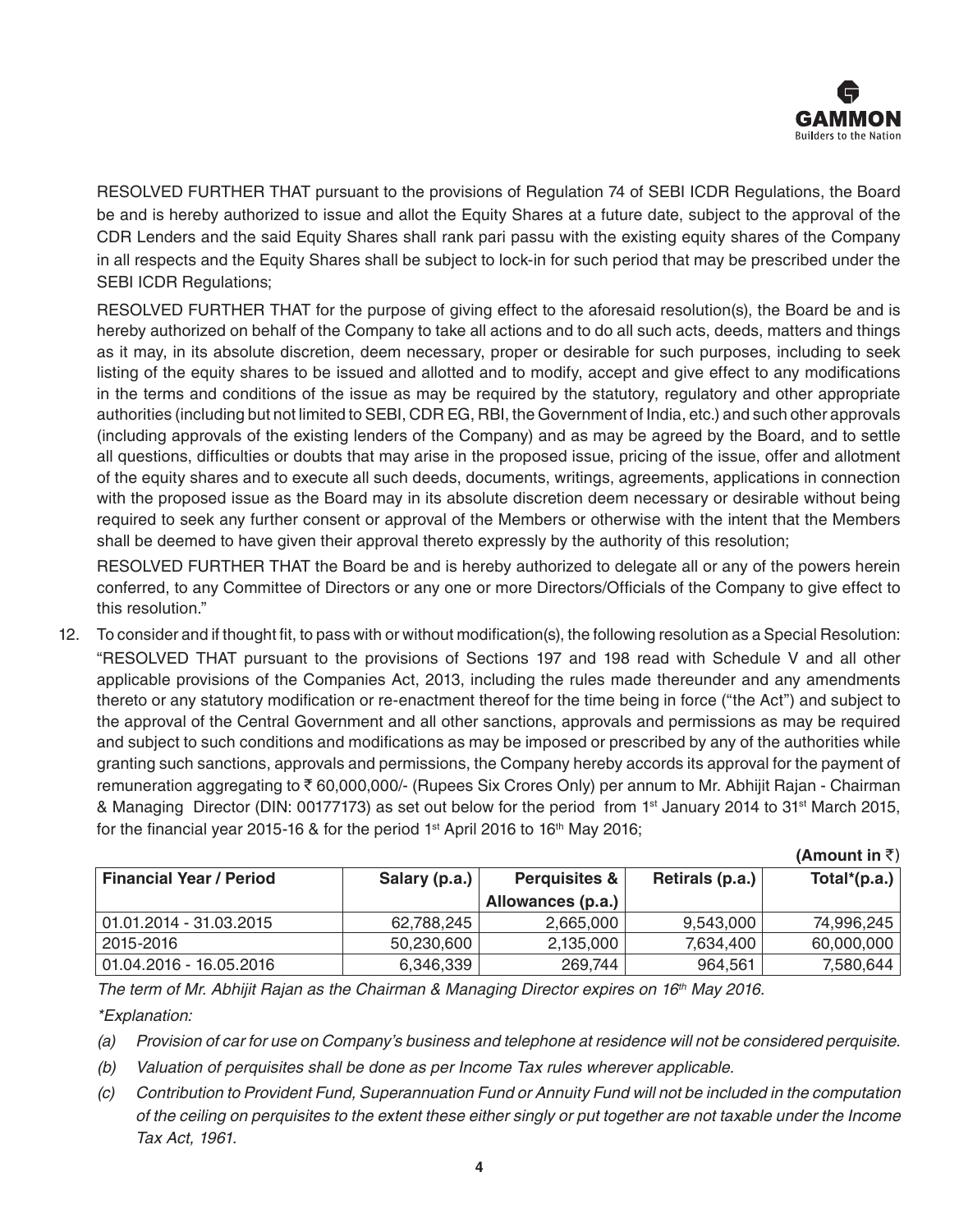

RESOLVED FURTHER THAT the Board of Directors of the Company (hereinafter referred to as the 'Board' which term shall be deemed to include any duly authorized Committee thereof, for the time being exercising the powers conferred on the Board by this resolution, including the Nomination & Remuneration Committee) be and is hereby authorized to revise, amend, alter and/or vary the terms and conditions in relation to the above remuneration in such manner as may be permitted in accordance with the provisions of the Act and/or to the extent as may be required, by the Central Government while according its approval;

RESOLVED FURTHER THAT for the purpose of giving effect to this resolution, the Board be and is hereby authorized to do all such acts, deeds, matters and things as it may, in its absolute discretion deem necessary, proper or desirable including but not limited to making of an application to regulatory authorities, execution of necessary documents and to settle any questions, difficulties and/or doubts that may arise in this regard in order to implement and give effect to the foregoing resolution."

13. To consider and if thought fit, to pass with or without modification(s), the following resolution as a Special Resolution:

"RESOLVED THAT pursuant to the provisions of Sections 197 and 198 read with Schedule V and all other applicable provisions of the Companies Act, 2013, including the rules made thereunder and any amendments thereto or any statutory modification or re-enactment thereof for the time being in force ("the Act") and subject to the approval of all other sanctions, approvals and permissions as may be required and subject to such conditions and modifications as may be imposed or prescribed by any of the authorities while granting such sanctions, approvals and permissions, the Company hereby accords its approval for the payment of remuneration of  $\bar{\tau}$  8,000,000/-(Rupees Eighty Lacs Only) per annum to Mr. Rajul A. Bhansali - Executive Director (International Operations) (DIN: 00178558) for the period 1st January, 2014 until the remainder of his tenure i.e. up to 29th March 2015 *[(a) Provision of car for use on Company's business and telephone at residence will not be considered perquisite; (b) Valuation of perquisites shall be done as per Income Tax rules wherever applicable and (c) Contribution to Provident Fund, Superannuation Fund or Annuity Fund will not be included in the computation of the ceiling on perquisites to the extent these either singly or put together are not taxable under the Income Tax Act, 1961.];*

RESOLVED FURTHER THAT the Board of Directors of the Company (hereinafter referred to as the 'Board' which term shall be deemed to include any duly authorized committee thereof, for the time being exercising the powers conferred on the Board by this resolution, including the Nomination & Remuneration Committee) be and is hereby authorized to revise, amend, alter and/or vary the terms and conditions in relation to the above remuneration in such manner as may be permitted in accordance with the provisions of the Act and/or to the extent as may be required or by the Central Government while according their approval, if any;

RESOLVED FURTHER THAT for the purpose of giving effect to this resolution, the Board be and is hereby authorized to do all such acts, deeds, matters and things as it may, in its absolute discretion deem necessary, proper or desirable including but not limited to making of an application to regulatory authorities, if necessary, execution of necessary documents and to settle any questions, difficulties and/or doubts that may arise in this regard in order to implement and give effect to the foregoing resolution."

14. To consider and if thought fit, to pass with or without modification(s), the following resolution as a Special Resolution:

"RESOLVED THAT pursuant to the provisions of Section 188 and other applicable provisions, if any, of the Companies Act, 2013, (including any amendment thereto or re-enactment thereof), consent of the Company be and is hereby accorded to Mr. Harshit Rajan, a relative of Mr. Abhijit Rajan, Chairman and Managing Director of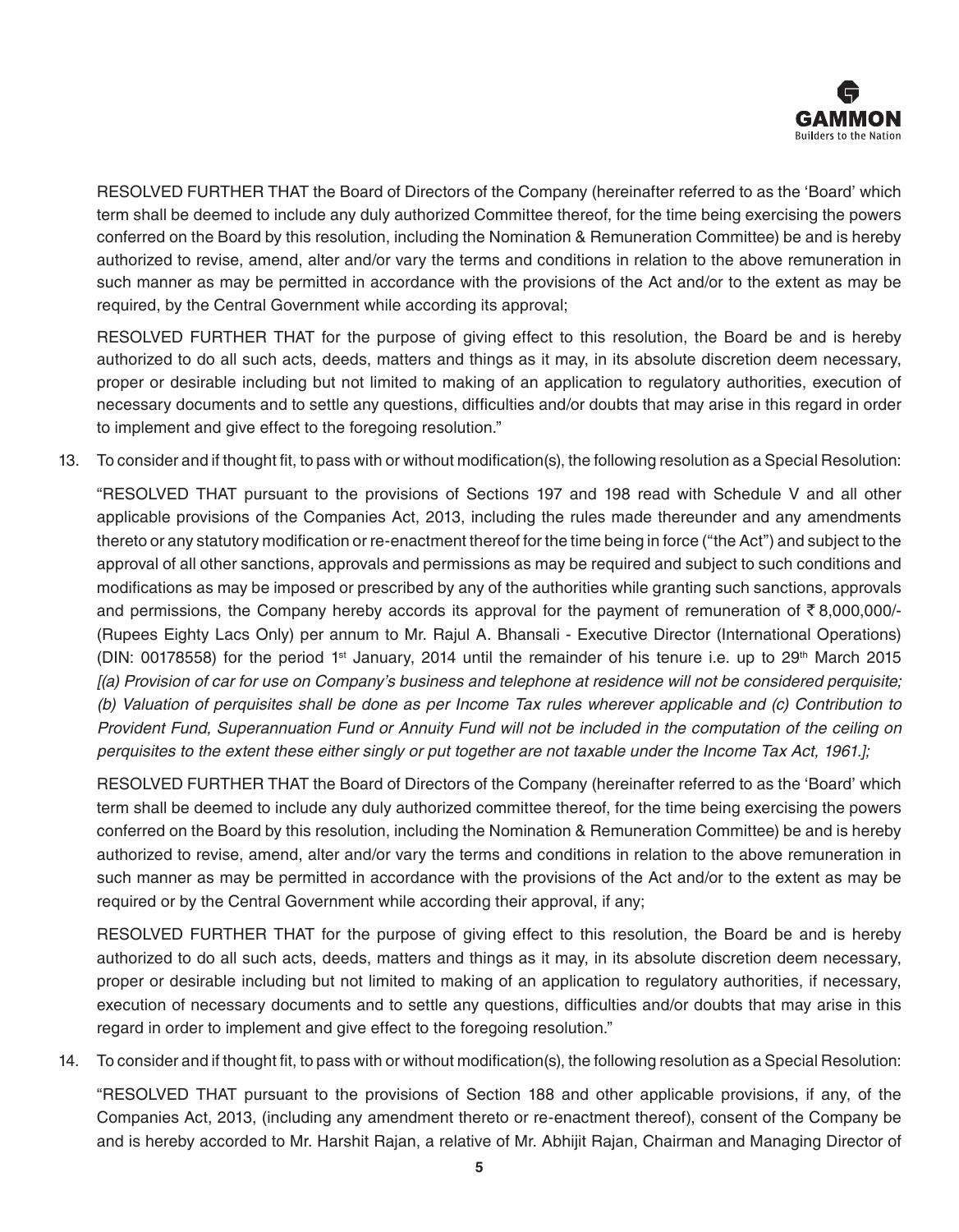

the Company, to continue to hold an office or place of profit in the Company as Vice President – Procurement for a period of 3 (three) years effective 1<sup>st</sup> May 2014 on the following remuneration (inclusive of all benefits):

| <b>Period/Year</b>         | Remuneration (p.a.) |
|----------------------------|---------------------|
| $01.05.2014 - 31.03.2015$  | 6,405,438           |
| $01.04.2015 - 31.03.2016$  | 6,725,710           |
| $ 01.04.2016 - 31.03.2017$ | 7,061,996           |

RESOLVED FURTHER THAT the Board be and is hereby authorized to do all such acts, deeds, matters and things as may be necessary, expedient or desirable to give effect to the above resolution."

15. To consider and if thought fit, to pass with or without modification(s), the following resolution as an Ordinary Resolution:

RESOLVED THAT pursuant to Section 148 of the Companies Act, 2013 read with Rule 14 of the Companies (Audit and Auditors) Rules, 2014, the Company hereby ratifies payment of remuneration of  $\bar{\tau}$  60,000/- (Rupees Sixty Thousand Only) per annum to Mr. R. S. Raghavan, Cost Auditor for conducting audit of cost accounting records maintained by the Company in respect of (a) manufacture of Power Transmission Tower Parts at the Company's factory locations at Butibori, Deoli and Baroda and (b) manufacture of Power Conductors at the Company's factory location at Silvassa for the financial year 2014-15;

RESOLVED FURTHER THAT the Board of Directors be and is hereby authorized to do all such acts, deeds, matters and things to give effect to this resolution."

> **By Order of the Board of Directors For GAMMON INDIA LIMITED**

> > **GITA BADE** *Company Secretary*

# **Registered Office:**

"Gammon House", Veer Savarkar Marg, Prabhadevi, Mumbai - 400 025.

Dated: 3rd June 2014

# **NOTES:**

- 1. A MEMBER ENTITLED TO ATTEND AND VOTE AT THE MEETING IS ENTITLED TO APPOINT A PROXY TO ATTEND INSTEAD OF HIMSELF / HERSELF AND THAT THE PROXY NEED NOT BE A MEMBER. A person can act as a proxy on behalf of members not exceeding fifty (50) and holding in aggregate not more than ten (10) percent of the total paid-up share capital of the Company.
- 2. Proxies to be effective should be deposited at the Registered Office of the Company not less than forty eight (48) hours before the commencement of the meeting.
- 3. The relative Explanatory Statement pursuant to Section 102 of the Companies Act, 2013 in respect of special businesses under Item Nos. 4 to 15 is annexed hereto.
- 4. The Register of Members and the Share Transfer Books of the Company will remain closed from 25<sup>th</sup> June, 2014 to 30<sup>th</sup> June, 2014 (both days inclusive).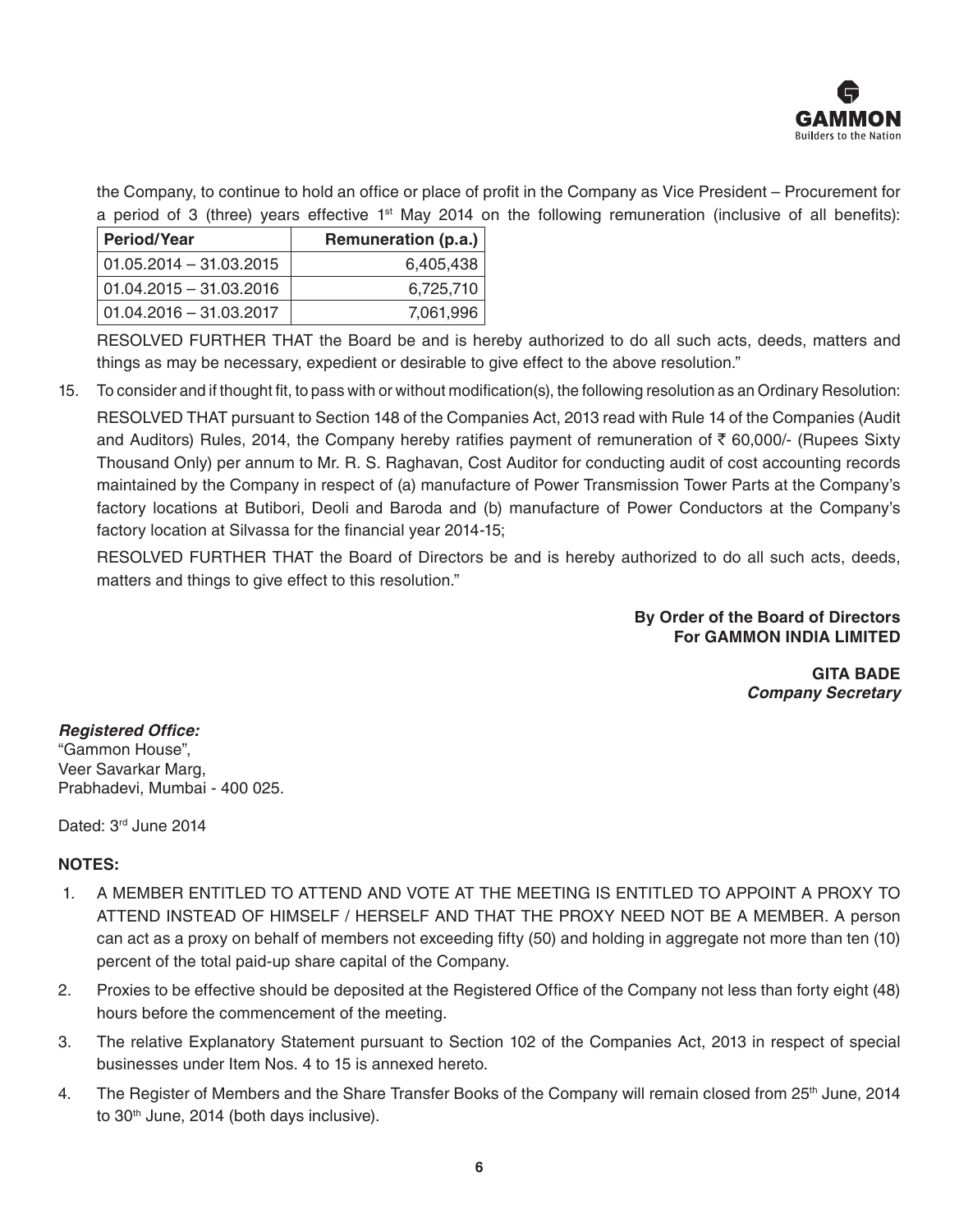

- 5. Members who hold shares in the dematerialized form are requested to write their DP ID and Client ID and those holding shares in physical form are requested to write their folio number in the attendance slip and hand it over at the entrance of the meeting hall.
- 6. Voting through electronic means:
	- (a) Pursuant to the provisions of Section 108 of the Companies Act, 2013 and Rule 20 of the Companies (Management and Administration) Rules, 2014, the Company is pleased to provide members the facility to exercise their right to vote at the Annual General Meeting (AGM) by electronic means and the business may be transacted through e-Voting Services provided by Central Depository Services Limited (CDSL).
	- (b) A member may exercise his vote at any general meeting by electronic means and Company may pass any resolution by electronic voting system in accordance with the Rule 20 of the Companies (Management and Administration) Rules, 2014.
	- (c) During the e-voting period, members of the Company, holding shares either in physical form or dematerialized form, as on the cut-off date i.e. 23rd June 2014, may cast their vote electronically.
	- **(d) The e-voting period commences at 9:30 a.m. on Tuesday, 24th June, 2014 and ends at 5:30 p.m. on Thursday, 26th June, 2014. The e-voting module shall be disabled by CDSL for voting thereafter.**
	- **(e) Once the vote on a resolution is cast by the shareholder, the shareholder shall not be allowed to change it subsequently.**
	- (f) Voting rights shall be reckoned on the paid-up value of shares registered in the name of the members as on the date of dispatch of notice.
	- (g) The Board of Directors at their meeting have appointed Mr. Vidyadhar V. Chakradeo, Practicing Company Secretary as the scrutinizer to scrutinize the e-voting process in a fair and transparent manner.
	- (h) **Instructions for e-voting:**
		- **(1) In case of Members receiving Notice of the Annual General Meeting by email and who wish to vote using the e-voting facility :**
		- (i) Email contains your user ID and password for e-Voting. Please note that this password is an initial password.
		- (ii) Open your web browser during the voting period and log on to the e-voting website www.evotingindia.com
		- (iii) Now click on "Shareholders" to cast your votes.
		- (iv) Now, select the Electronic Voting Sequence Number ("EVSN") 140530001 along with "GAMMON INDIA LIMITED" from the drop down menu and click on "SUBMIT".
		- (v) Now, fill up the following details in the appropriate boxes:

|         | For Members holding shares<br>in Demat Form                                             | For Members holding shares<br>in Physical Form |
|---------|-----------------------------------------------------------------------------------------|------------------------------------------------|
| User ID | For NSDL: 8 Character DP ID followed by   Folio Number registered<br>8 Digits Client ID | with the Company                               |
|         | For CDSL: 16 digits beneficiary ID                                                      |                                                |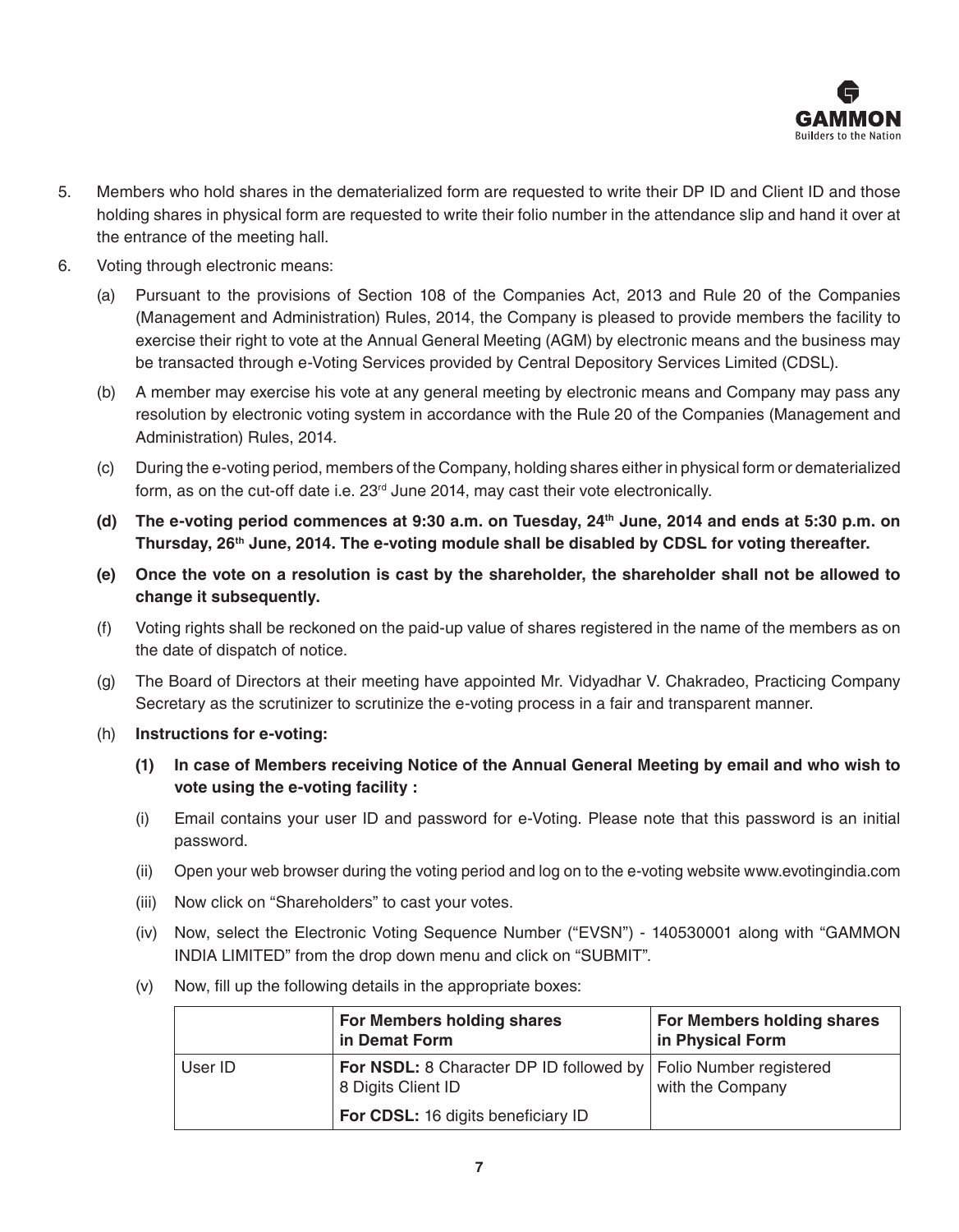

| PAN <sup>*</sup>           | Enter your 10 digit alpha-numeric *PAN issued by Income Tax Department<br>when prompted by the system while e-voting (applicable for both demat<br>shareholders as well as physical shareholders) |
|----------------------------|---------------------------------------------------------------------------------------------------------------------------------------------------------------------------------------------------|
| DOB#                       | Enter the Date of Birth as recorded in your demat account or in the company<br>records for the said demat account or folio in dd/mm/yyyy format.                                                  |
| Dividend Bank<br>Details## | Enter the Dividend Bank Details as recorded in your demat account or in the<br>company records for the said demat account or folio.                                                               |

 \*Members who have not updated their PAN with the Company / Depository Participant are requested to use default number **'GM1379BG11'** in the PAN field for e-voting.

 #Members who have not updated their Date of Birth with the Company / Depository Participant are requested to use default number **'23121978'** in the DOB field for e-voting.

 ## Please enter any one of the details in order to login. Incase either of the details are not recorded with the depository please enter the value <Default Value> in the DOB column or the <Default Value> in the Dividend Bank details field.

- (vi) After entering these details appropriately, click on "SUBMIT" tab.
- (vii) Members holding shares in Physical form will then reach directly to the voting screen.
- (viii) Members holding shares in Demat form will now reach Password Change menu wherein they are required to mandatorily change their login password in the new password field. The new password has to be minimum eight characters consisting of atleast one upper case (A-Z), one lower case (a-z), one numeric value (0-9) and a special character. Kindly note that this password can be used by the Demat holders for voting on resolutions of any other Company on which they are eligible to vote, provided that Company opts for e-voting through CDSL platform. It is strongly recommended not to share your password with any other person and take utmost care to keep your password confidential.
- (ix) You can also update your mobile number and e-mail ID in the user profile details of the folio which may be used for sending communication(s) regarding CDSL e-voting system in future. The same may be used in case the Member forgets the password and the same needs to be reset.
- (x) If you are already registered with CDSL for e-voting, then you can use your existing login id and password for casting your vote.
- (xi) For Members holding shares in physical form, the password and default number can be used only for e-voting on the resolutions contained in this Notice.
- (xii) On the voting page, you will see Resolution Description and against the same the option 'YES/NO' for voting. Enter the number of shares (which represents number of votes) under YES/NO.
- (xiii) Click on the Resolution File link if you wish to view the entire Notice of the Annual General Meeting.
- (xiv) After selecting the resolution you have decided to vote on, click on "SUBMIT". A confirmation box will be displayed. If you wish to confirm your vote, click on "OK", else to change your vote, click on "CANCEL" and accordingly modify your vote.
- (xv) Once you 'CONFIRM' your vote on the resolution, you will not be allowed to modify your vote.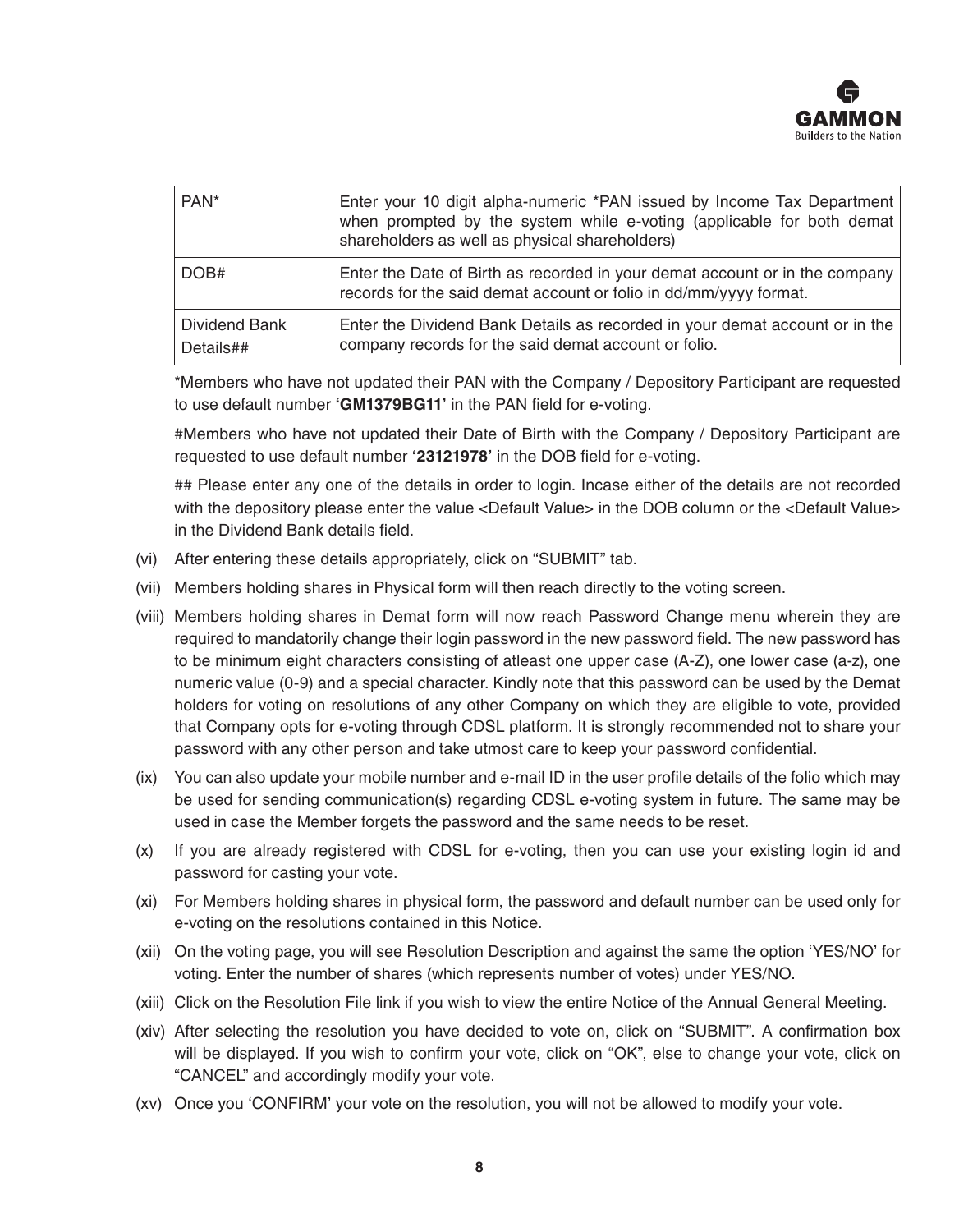

- (xvi) Institutional members (i.e. other than individuals, HUF, NRI etc.) are required to send scanned copy (PDF/JPG Format) of the relevant Board Resolution / Authority letter etc. together with attested specimen signature of the duly authorized signatory(ies) who are authorized to vote, to the Scrutinizer through e-mail at gita.bade@gammonindia.com with a copy marked to helpdesk.evoting@cdslindia.com.
- (xvii) In case you have any queries or issues regarding e-voting, please contact helpdesk.evoting@cdslindia. com.
- **(2) In case of Members receiving Notice of the Annual General Meeting by post and who wish to vote using the e-voting facility :**

Please follow all steps from Sr. No. (ii) to Sl. No. (xvi) above, to cast your vote.

- 7. Members are requested to carefully read the instructions and in case of any queries, you may refer to the QnA on e-Voting for Members and User Manual for Shareholders to cast their votes available in the Help section of www.evotingindia.com.
- 8. Since the Company is required to provide facility to the members to exercise their right to vote by electronic means, shareholders of the Company, holding shares either in physical form or in dematerialized form and not casting their vote electronically, may cast their vote at the Annual General Meeting.
- 9. The Scrutinizer shall within a period of not exceeding three (3) working days from the conclusion of the e-Voting period unlock the votes in the presence of at least two (2) witnesses not in the employment of the Company and make a Scrutinizer's Report of the votes cast in favour or against, if any, forthwith to the Chairman of the Company.
- 10. The Results shall be declared on or after the Annual General Meeting of the Company. The Results declared along with the Scrutinizer's Report shall be placed on the Company's website www.gammonindia.com and on the website of CDSL within two(2) days of passing of the resolutions at the Annual General Meeting of the Company on 30<sup>th</sup> June 2014 and communicated to the NSE & BSE Limited.
- 11. Pursuant to Section 205A of the Companies Act, 1956, the dividend not encashed or claimed within seven (7) years from the date of its transfer to the unpaid dividend account shall be transferred to the Investor Education and Protection Fund (IEPF) established by the Central Government.

Accordingly, the unclaimed final dividend for the year 2006-2007 is due for transfer on or before 21<sup>st</sup> November 2014. In terms of Section 205C of the Companies Act, 1956, no claim shall lie against the Company or the IEPF after the said transfer.

- 12. To prevent fraudulent transactions, members are advised to exercise due diligence and notify the Company of any change in address or demise of any member as soon as possible. Members are also advised not to leave their demat account(s) dormant for long. Periodic statement of holdings should be obtained from the concerned Depository Participant and holdings should be verified.
- 13. As per the General Circular 08/2014 No. 1/19/2013-CL-V dated 4th April 2014 issued by the Ministry of Corporate Affairs, the financial statements (and documents required to be attached thereto), auditors report and board's report in respect of financial years that commenced earlier than 1<sup>st</sup> April 2014 shall be governed by the relevant provisions/schedules/rules of the Companies Act, 1956. The Ministry of Corporate Affairs, Government of India has, vide General Circular No. 2/2011 dated 8<sup>th</sup> February, 2011 read together with General Circular No. 3/2011 dated 21st February, 2011, granted exemption under Section 212(8) of the Companies Act, 1956, for not attaching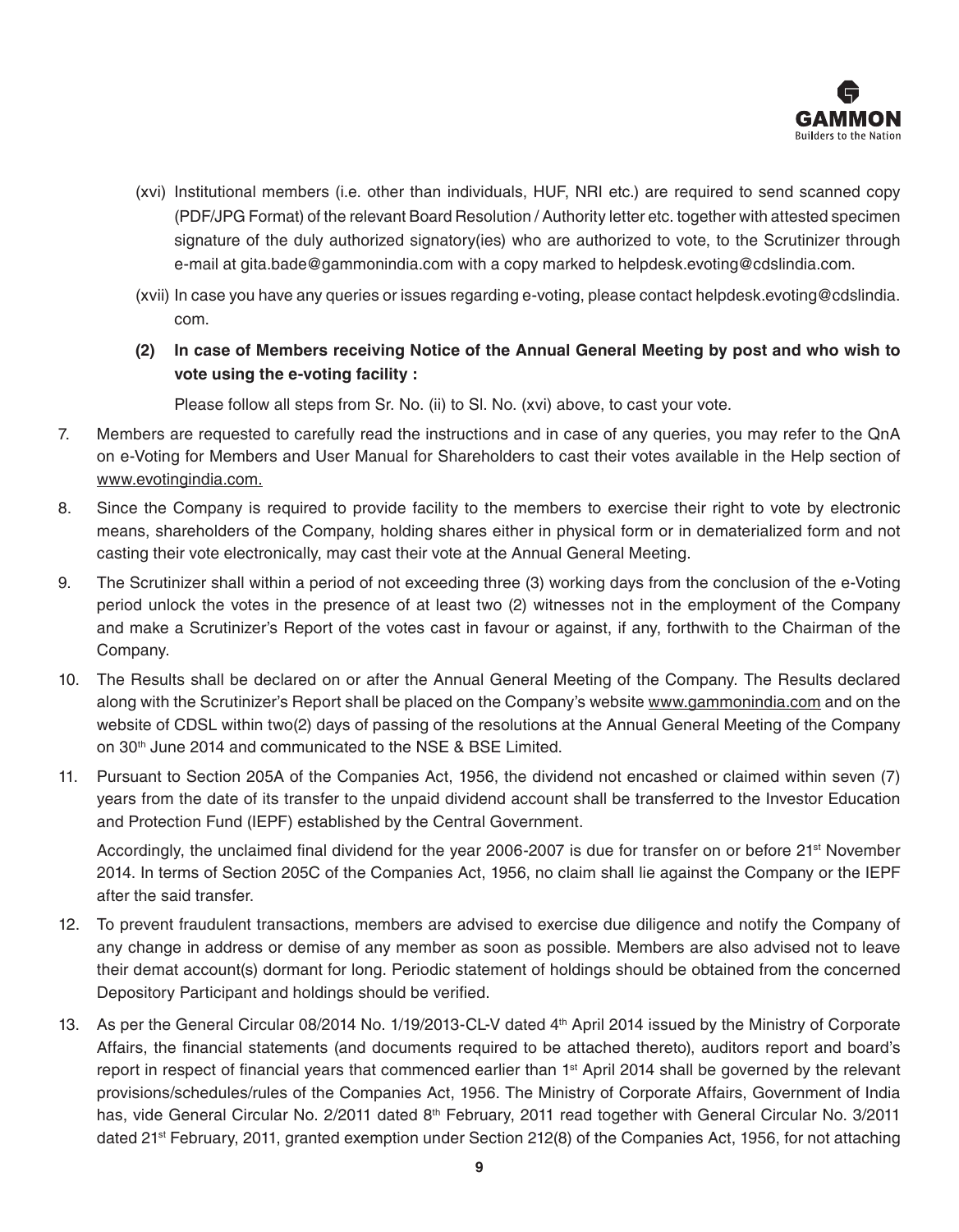

Annual Report of subsidiary companies, subject to fulfillment of certain conditions by the holding company. As stated in the said circulars, the Board of Directors, vide its resolution dated 3<sup>rd</sup> April, 2014 accorded its consent for not attaching the balance sheet of the subsidiaries. Further the Company has presented in the Annual Report, the consolidated financial statements of the Company and all its subsidiaries duly audited by its statutory auditors. The consolidated financial statements have been prepared in strict compliance with the applicable Accounting Standards and, where applicable, the Listing Agreement as prescribed by the Securities and Exchange Board of India. The Company has disclosed in the consolidated balance sheet the following information in aggregate for each subsidiary including subsidiaries of subsidiaries:- (a) capital (b) reserves (c) total assets (d) total liabilities (e)details of investment (except in case of investment in the subsidiaries) (f) turnover (g) profit before taxation (h)  provision for taxation (i) profit after taxation (j) proposed dividend.

The annual accounts of the subsidiary companies and the related detailed information shall be made available to shareholders of the Company and subsidiary companies seeking such information at any point of time. The annual accounts of the subsidiary companies shall also be kept for inspection by any shareholders in the head office of the Company and of the subsidiary companies concerned and a note to the above effect has been included in the Annual Report of the Company. The Company shall furnish a hard copy of details of accounts of subsidiaries to any shareholder on demand.

- 14. Electronic copy of the Notice along with the Annual Report is being sent to all the members whose email IDs are registered with the Company/Depository Participants(s) for communication purposes unless any member has requested for a hard copy of the same. For members who have not registered their email address, physical copies of the Annual Report are being sent in the permitted mode.
- 15. Members who have not registered their e-mail addresses, so far, are requested to register their e-mail addresses, in respect of their electronic holdings with the Depository through their concerned Depository Participants. Members who hold shares in physical form are requested to register their e-mail addresses with the Company's Registrar & Transfer Agents, M/s. Link Intime India Private Limited by sending an e-mail to gammonindiagogreen@linkintime.co.in along with details like Name, Folio No. etc.
- 16. Members are requested to send their queries, if any, at least ten (10) days before the Annual General Meeting, so as to enable the Board to keep the information ready.
- 17. The shareholders are requested to address their correspondence to the Registrar & Share Transfer Agent viz. M/s. Link Intime India Private Limited, C-13, Pannalal Silk Mills Compound, L. B. S. Marg, Bhandup (W), Mumbai - 400 078.
- 18. Members may also note that the Notice of the 92<sup>nd</sup> Annual General Meeting and the Annual Report for 2013 will be available on the Company's website viz. www.gammonindia.com. Physical copies of the aforesaid documents will be available at the registered office for inspection during normal business hours on working days.
- 19. Information required to be provided under the Listing Agreement entered into with various Stock Exchanges, regarding the Directors who are proposed to be appointed / re-appointed is as below: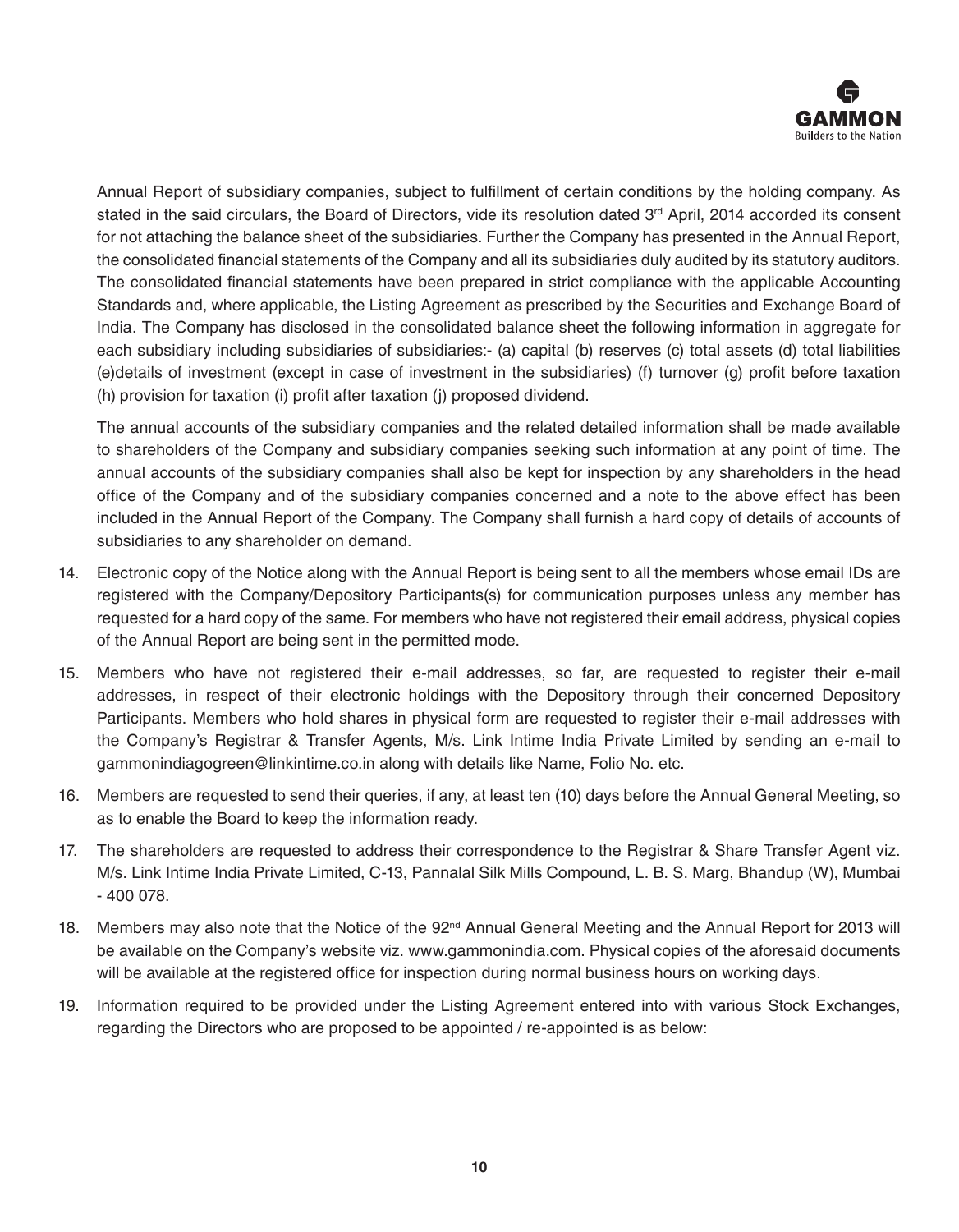

| <b>Name of Director</b>                                                                               | <b>Mr. Parvez Umrigar</b>                                                                                                                       | Mr. Chandrahas C. Dayal                                                                                                                                                                                                                                                                                                                                                                                                                                                                               |
|-------------------------------------------------------------------------------------------------------|-------------------------------------------------------------------------------------------------------------------------------------------------|-------------------------------------------------------------------------------------------------------------------------------------------------------------------------------------------------------------------------------------------------------------------------------------------------------------------------------------------------------------------------------------------------------------------------------------------------------------------------------------------------------|
| Age (years)                                                                                           | 51                                                                                                                                              | 70                                                                                                                                                                                                                                                                                                                                                                                                                                                                                                    |
| Qualifications                                                                                        | B.Com, FICAI, AICAI                                                                                                                             | <b>Chartered Accountant</b>                                                                                                                                                                                                                                                                                                                                                                                                                                                                           |
| Expertise                                                                                             | Wide experience of over 25 years in the<br>areas of strategic planning, finance,<br>accounts, taxation & compliance.                            | Vast professional experience and expertise in<br>internal audit, taxation and finance.                                                                                                                                                                                                                                                                                                                                                                                                                |
| Directorships held in<br>other companies                                                              | <b>NIL</b>                                                                                                                                      | 1. Pacific Netpro Limited<br>2. Gammon & Billimoria Ltd.<br>3. Andhra Expressway Ltd.<br>4. Cochin Bridge Infrastructure Co. Ltd.<br>5. Rajahmundry Expressway Ltd.<br>6. Mumbai Nasik Expressway Ltd.<br>7. STFA Piling (India) Ltd.<br>8. TML Industries Ltd.<br>9. Gammon Infrastructure Projects Ltd.<br>10. Synchrofin Services Pvt. Ltd.<br>11. Vizag Seaport Pvt. Ltd.<br>12. Navdeep Chemicals Pvt. Ltd.<br>13. Spectrum Informatics Pvt. Ltd.<br>14. Mature Trading and Investment Pvt. Ltd. |
| Memberships /<br>Chairmanships of<br>committees of other<br>public companies.<br>Shareholding (No. of | <b>NIL</b><br>2,15,648                                                                                                                          | 15. Raseera Investments Pvt. Ltd.<br>1. Gammon Infrastructure Projects Limited -<br>Audit Committee (Chairman)<br>2. Gammon Infrastructure Projects Limited<br>- Shareholders /Investor Grievance<br>Committee (Member)<br>3. Cochin Bridge Infrastructure Company<br>Limited - Audit Committee (Member)<br>4. Rajahmundry Expressway Limited - Audit<br>Committee (Member)<br>5. Mumbai Nasik Expressway Limited - Audit<br>Committee (Member)<br>1,500                                              |
| shares)                                                                                               |                                                                                                                                                 |                                                                                                                                                                                                                                                                                                                                                                                                                                                                                                       |
| <b>Name of Director</b>                                                                               | <b>Mr. Naval Choudhary</b>                                                                                                                      | Mr. Jagdish Sheth                                                                                                                                                                                                                                                                                                                                                                                                                                                                                     |
| Age (years)                                                                                           | 67                                                                                                                                              | 81                                                                                                                                                                                                                                                                                                                                                                                                                                                                                                    |
| Qualifications                                                                                        | B.E. (Mechanical), M.B.A. (IIM<br>Ahmedabad)                                                                                                    | B.Sc. (Hons.) Bombay University, Fellow of<br>Institute of Chartered Ship Brokers (London),<br>Diploma in Business Management (Bombay)                                                                                                                                                                                                                                                                                                                                                                |
| Expertise                                                                                             | Wide experience in various<br>management disciplines such as<br>Strategic Planning, Marketing,<br>Finance & Banking, and Production<br>Control. | Wide and varied experience in management<br>and strategic planning.                                                                                                                                                                                                                                                                                                                                                                                                                                   |
| Directorships held in<br>other companies                                                              | <b>NIL</b>                                                                                                                                      | <b>NIL</b>                                                                                                                                                                                                                                                                                                                                                                                                                                                                                            |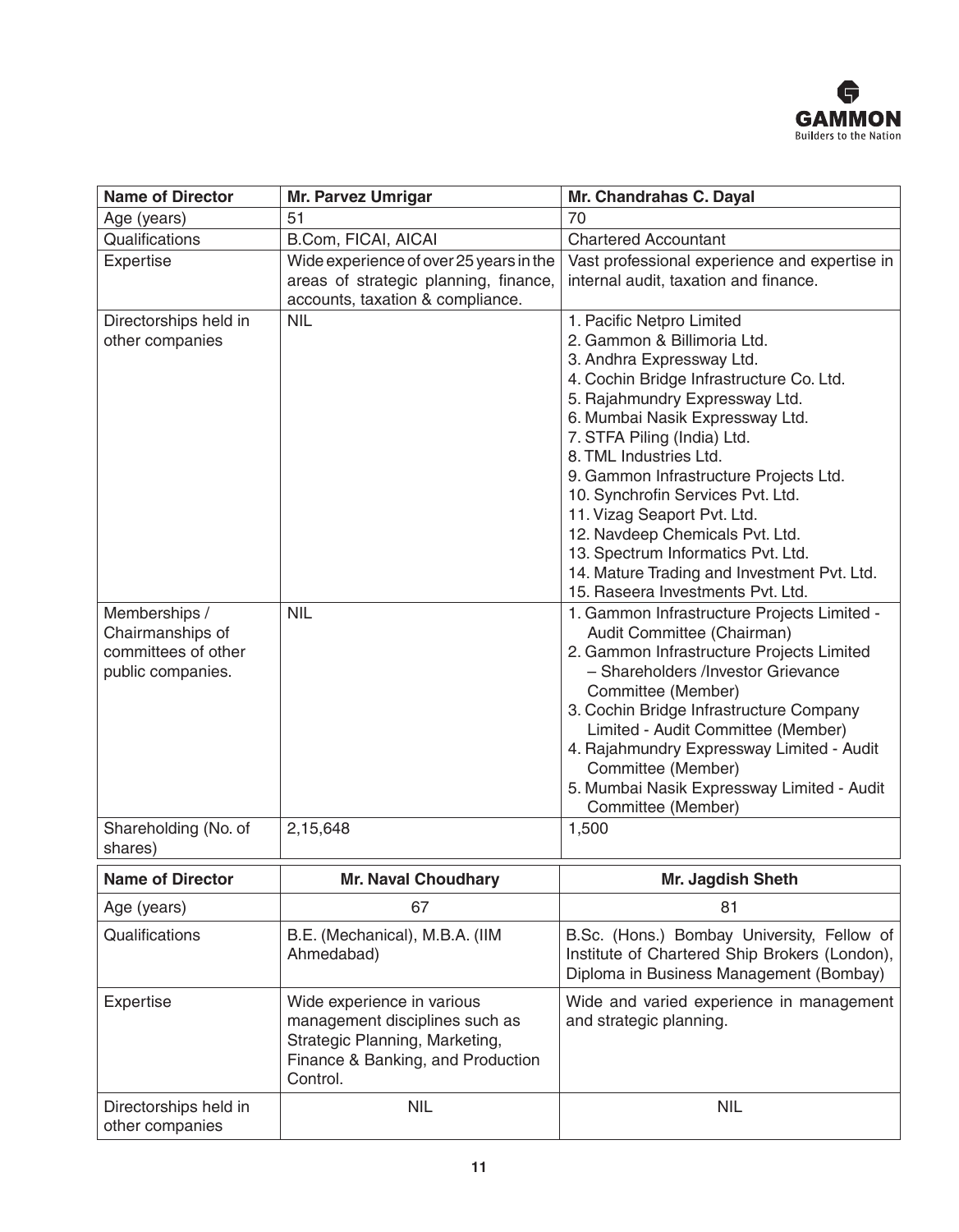

| <b>Name of Director</b>                                                       | <b>Mr. Naval Choudhary</b> | Mr. Jagdish Sheth |
|-------------------------------------------------------------------------------|----------------------------|-------------------|
| Memberships /<br>Chairmanships of<br>committees of other<br>public companies. | <b>NIL</b>                 | <b>NIL</b>        |
| Shareholding (No. of<br>shares)                                               | <b>NIL</b>                 | <b>NIL</b>        |

| <b>Name of Director</b>         | Mrs. Urvashi Saxena               | <b>Mr. Atul Kumar Shukla</b>            |
|---------------------------------|-----------------------------------|-----------------------------------------|
| Age (years)                     | 69                                | 68                                      |
| Qualifications                  | Post Graduate                     | <b>Masters in Science</b>               |
| Expertise                       | Former Chairperson of Income Tax  | Vast experience in the field of General |
|                                 | Settlement                        | Management, Marketing Management and    |
|                                 | Commission, Delhi.                | Management Consultancy.                 |
|                                 | Former Chief                      |                                         |
|                                 | Commissioner of                   |                                         |
|                                 | Income Tax, Mumbai.               |                                         |
| Directorships held in           | 1. Kosi Bridge Infrastructure     | 1. Almondz Global Securities Ltd.       |
| other companies                 | Company Ltd.                      | 2. India Infoline Trustee Co. Ltd       |
|                                 | 2. Elder Health Care Ltd.         | 3. Star Union Dai-chi Life Insurance    |
|                                 | 3. Elder Pharmaceuticals Ltd.     | Company Ltd.                            |
|                                 | 4. Sharda Cropchem Ltd.           | 4. India Venture Advisors Pvt. Ltd.     |
|                                 | 5. Orbit Corporation Ltd.         | 5. SAA Wellness Pvt. Ltd.               |
| Memberships /                   | Member of Audit Committee - Elder | <b>NIL</b>                              |
| Chairmanships of                | Health Care Limited.              |                                         |
| committees of other             |                                   |                                         |
| public companies.               |                                   |                                         |
| Shareholding (No. of<br>shares) | Nil                               | <b>NIL</b>                              |

| <b>Name of Director</b>                                                       | Mr. Atul Dayal                                                                                                                   |
|-------------------------------------------------------------------------------|----------------------------------------------------------------------------------------------------------------------------------|
| Age (years)                                                                   | 64                                                                                                                               |
| Qualifications                                                                | Solicitor                                                                                                                        |
| Expertise                                                                     | Vast experience in legal field. His areas of expertise are Economic Laws, such as<br>Customs & Central Excise and Corporate Law. |
| Directorships held in<br>other companies                                      | 1. Pudumjee Industries Limited<br>2. Reliance Retail Finance Limited.                                                            |
| Memberships /<br>Chairmanships of<br>committees of other<br>public companies. | 1. Member of Audit Committee - Pudumjee Industries Limited.<br>2. Member of Audit Committee - Reliance Retail Finance Limited.   |
| Shareholding (No. of<br>shares)                                               | <b>NIL</b>                                                                                                                       |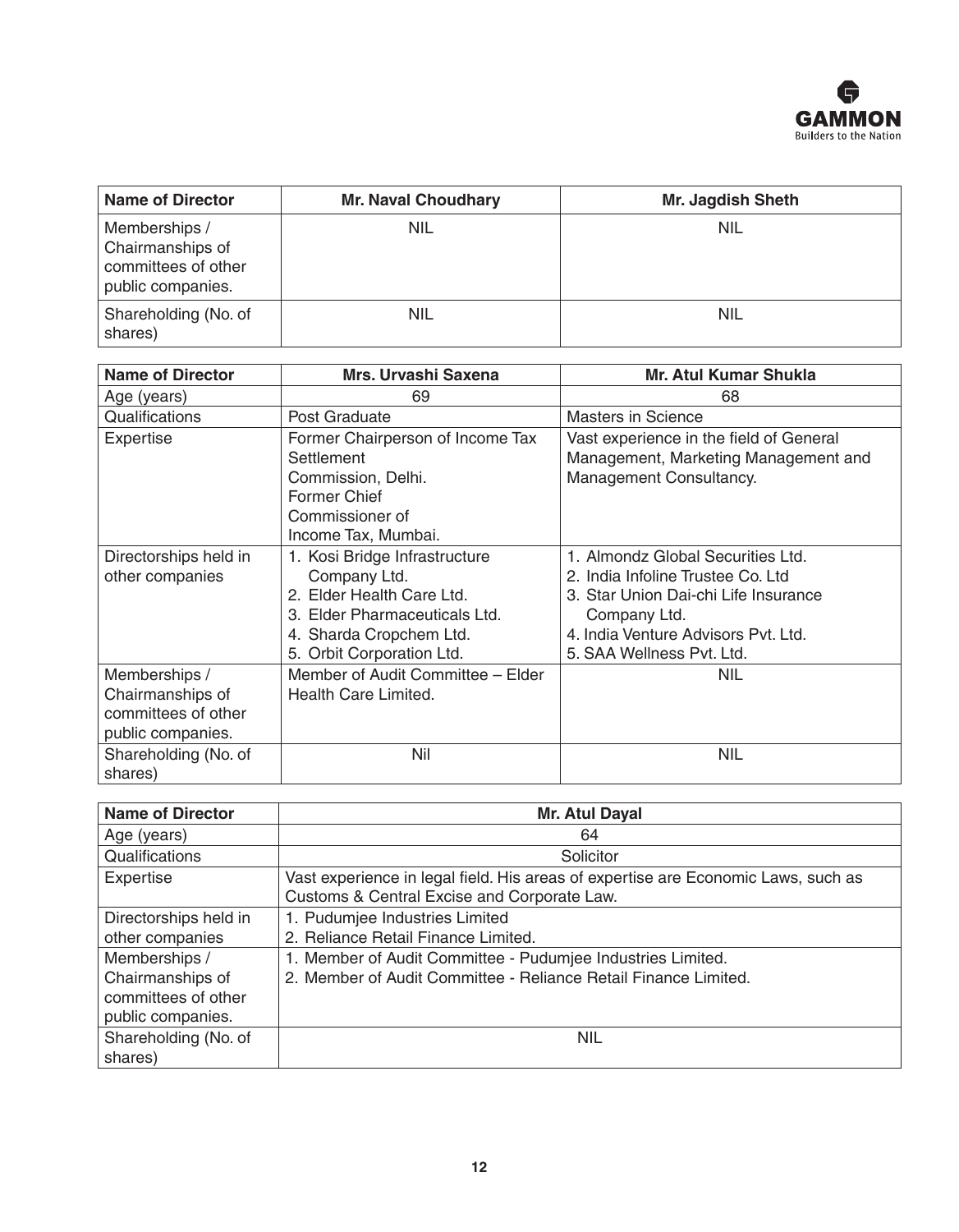

# **ANNEXURE TO NOTICE**

As required by Section 102 of the Companies Act, 2013 the following Explanatory Statement sets out the material facts relating to the businesses under Item Nos. 4 to 15 of the accompanying Notice dated 3<sup>rd</sup> June, 2014.

#### **Item No. 4:**

Mr. Chandrahas C. Dayal is a Non-Executive Independent Director of the Company. He joined the Board of Directors of the Company in March 1995. Mr. Dayal is a chartered accountant having vast professional experience and expertise in internal audit, taxation and finance. He holds 1,500 equity shares of the Company.

Mr. Dayal is a director whose period of office was liable to determination by retirement of directors by rotation under the erstwhile Companies Act, 1956. In terms of Section 149 and other applicable provisions of the Companies Act, 2013, Mr. Dayal being eligible and offering himself for appointment, is proposed to be appointed as an Independent Director for a term of five (5) consecutive years upto 31<sup>st</sup> March, 2019. Notice has been received from a member proposing Mr. Dayal as a candidate for the office of Independent Director of the Company.

In the opinion of the Board, Mr. Dayal fulfils the conditions specified in the Companies Act, 2013 and rules made thereunder for his appointment as an Independent Director of the Company and is independent of the management. Copy of the letter for appointment of Mr. Dayal as an Independent Director setting out the terms and conditions would be available for inspection at the Registered Office of the Company during normal business hours on any working day, excluding public holidays and Sundays.

The Board wishes to continue to avail the services of Mr. Dayal as an Independent Director and hence commends passing of the resolution at Item No. 4 of the Notice.

Except Mr. Chandrahas C. Dayal and Mr. Atul Dayal - Director, none of the Directors and Key Managerial Personnel of the Company and their relatives is/are concerned or interested in any manner, in passing the resolution set out at Item No. 4.

#### **Item No. 5:**

Mr. Naval Choudhary is a Non-Executive Independent Director of the Company. He joined the Board of Directors of the Company in May 2009. Mr. Choudhary holds a B.E (Mechanical) degree from University of Rajasthan and a master of business administration degree from Indian Institute of Management, Ahmedabad. He has served as the managing director of Albright and Wilson Chemicals India Limited and has gained vast experience in his capacity as managing director and chief executive officer in several organizations in India and overseas. He has vast experience in various management disciplines such as strategic planning, marketing, finance and banking, and production and inventory control. He does not hold any equity shares of the Company.

Mr. Choudhary is a director whose period of office was liable to determination by retirement of directors by rotation under the erstwhile Companies Act, 1956. In terms of Section 149 and any other applicable provisions of the Companies Act, 2013, Mr. Choudhary being eligible and offering himself for appointment, is proposed to be appointed as an Independent Director for a term of five (5) consecutive years upto 31st March, 2019. Notice has been received from a member proposing Mr. Choudhary as a candidate for the office of Independent Director of the Company.

In the opinion of the Board, Mr. Choudhary fulfils the conditions specified in the Companies Act, 2013 and rules made thereunder for his appointment as an Independent Director of the Company and is independent of the management. Copy of the letter for appointment of Mr. Choudhary as an Independent Director setting out the terms and conditions would be available for inspection at the Registered Office of the Company during normal business hours on any working day, excluding public holidays and Sundays.

The Board wishes to continue to avail the services of Mr. Choudhary as an Independent Director and hence commends passing of the resolution at Item No. 5 of the Notice.

Except Mr. Naval Choudhary, none of the Directors and Key Managerial Personnel of the Company and their relatives is/are concerned or interested in any manner, in passing the resolution set out at Item No. 5.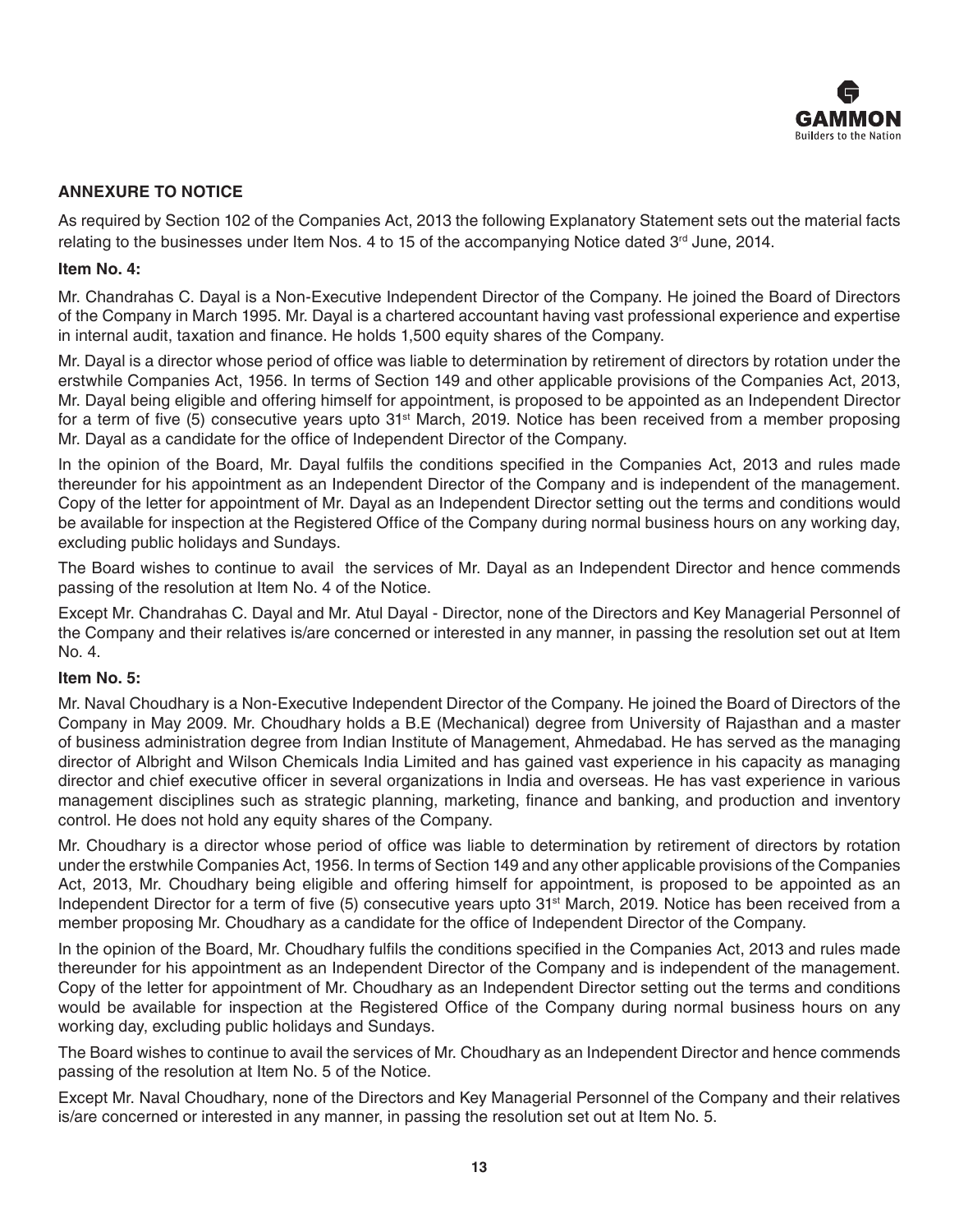

# **Item No. 6:**

Mr. Jagdish Sheth is a Non-Executive Independent Director of the Company. He joined the Board of Directors of the Company in September 2007. Mr. Sheth holds a B. Sc. (Hons) degree from Bombay University and is a fellow of Institute of Chartered Ship Brokers (London). He also has a diploma in business management. He has served as Chairman and Managing Director of the Shipping Corporation of India. He does not hold any equity shares of the Company.

Mr. Sheth is a director whose period of office was liable to determination by retirement of directors by rotation under the erstwhile Companies Act, 1956. In terms of Section 149 and any other applicable provisions of the Companies Act, 2013, Mr. Sheth being eligible and offering himself for appointment, is proposed to be appointed as an Independent Director for a term of five (5) consecutive years upto 31<sup>st</sup> March, 2019. Notice has been received from a member proposing Mr. Sheth as a candidate for the office of Independent Director of the Company.

In the opinion of the Board, Mr. Sheth fulfils the conditions specified in the Companies Act, 2013 and rules made thereunder for his appointment as an Independent Director of the Company and is independent of the management. Copy of the letter for appointment of Mr. Sheth as an Independent Director setting out the terms and conditions would be available for inspection at the Registered Office of the Company during normal business hours on any working day, excluding public holidays and Sundays.

The Board wishes to continue to avail the services of Mr. Sheth as an Independent Director and hence commends passing of the resolution at Item No. 6 of the Notice.

Except Mr. Jagdish Sheth, none of the Directors and Key Managerial Personnel of the Company and their relatives is/ are concerned or interested in any manner, in passing the resolution set out at Item No. 6.

# **Item No. 7:**

Mrs. Urvashi Saxena is a Non-Executive Independent Director of the Company. She joined the Board of Directors of the Company in January, 2008. Mrs. Saxena holds M.A and LLB degrees. She has held various positions in the department of revenue, ministry of finance, government of India. She is presently associated with a law firm advising in corporate and taxation matters particularly international taxation and transfer pricing issues. She has served as the chairperson of Income Tax Settlement Commission, New Delhi. She does not hold any equity shares of the Company.

Mrs. Saxena is a director whose period of office was liable to determination by retirement of directors by rotation under the erstwhile Companies Act, 1956. In terms of Section 149 and any other applicable provisions of the Companies Act, 2013, Mrs. Saxena being eligible and offering herself for appointment, is proposed to be appointed as an Independent Director for a term of five (5) consecutive years upto 31<sup>st</sup> March, 2019. Notice has been received from a member proposing Mrs. Saxena as a candidate for the office of Independent Director of the Company.

In the opinion of the Board, Mrs. Saxena fulfils the conditions specified in the Companies Act, 2013 and rules made thereunder for her appointment as an Independent Director of the Company and is independent of the management. Copy of the letter for appointment of Mrs. Saxena as an Independent Director setting out the terms and conditions would be available for inspection at the Registered Office of the Company during normal business hours on any working day, excluding public holidays and Sundays.

The Board wishes to continue to avail the services of Mrs. Saxena as an Independent Director and hence commends passing of the resolution at Item No. 7 of the Notice.

Except Mrs. Urvashi Saxena, none of the Directors and Key Managerial Personnel of the Company and their relatives is/are concerned or interested in any manner, in passing the resolution set out at Item No. 7.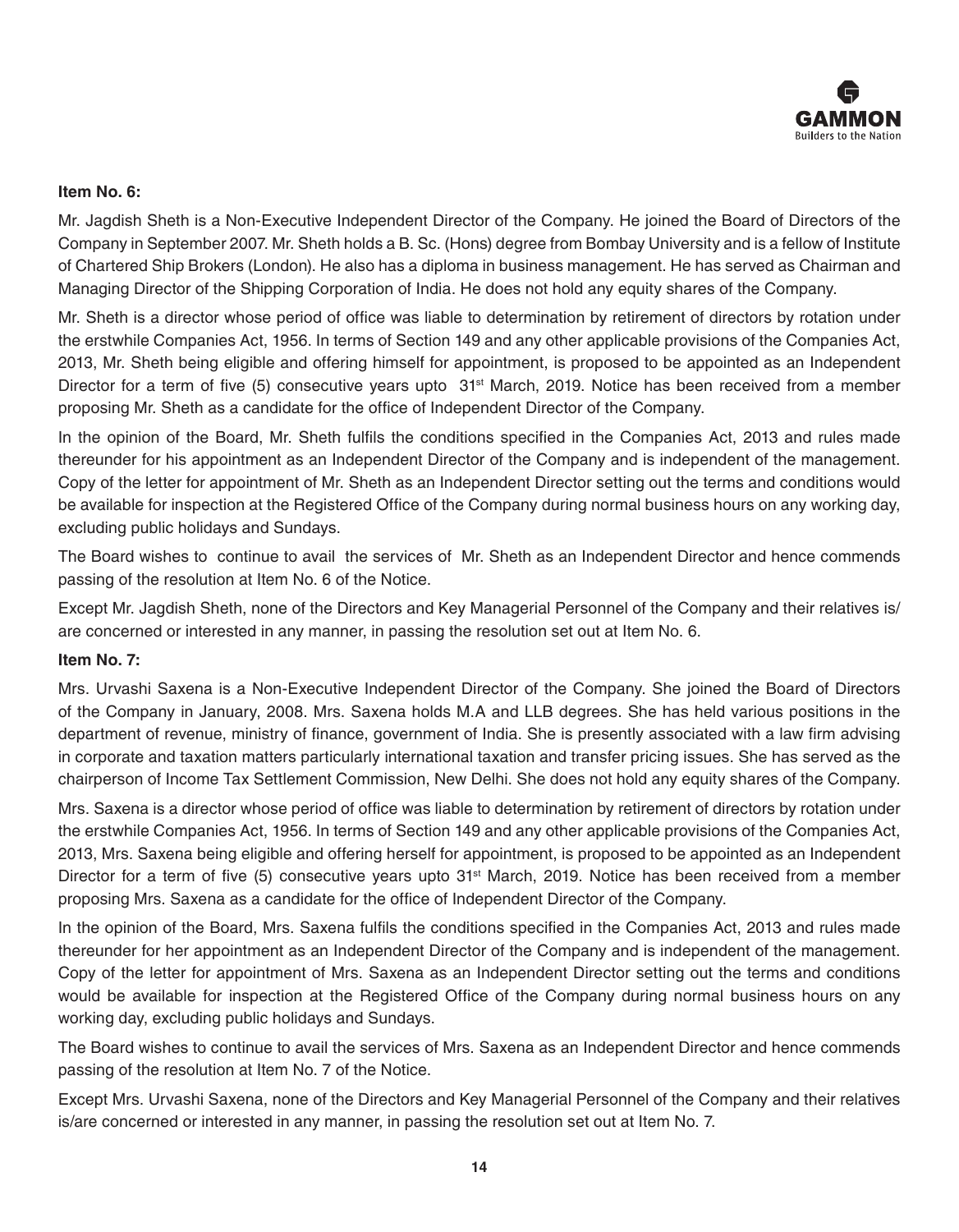

# **Item No. 8:**

Mr. Atul Kumar Shukla is a Non-Executive Independent Director of the Company. He joined the Board of Directors of the Company in July 2009. Mr. Shukla holds a degree of masters in science. He has vast experience in the field of general management, marketing management and management consultancy. He has served as the chairman of Life Insurance Corporation of India. Presently, he is a management consultant and is a director on the boards of various companies. He does not hold any equity shares of the Company.

Mr. Shukla is a director whose period of office was liable to determination by retirement of directors by rotation under the erstwhile Companies Act, 1956. In terms of Section 149 and any other applicable provisions of the Companies Act, 2013, Mr. Shukla being eligible and offering himself for appointment, is proposed to be appointed as an Independent Director for a term of five (5) consecutive years upto 31<sup>st</sup> March, 2019. Notice has been received from a member proposing Mr. Shukla as a candidate for the office of Independent Director of the Company.

In the opinion of the Board, Mr. Shukla fulfils the conditions specified in the Companies Act, 2013 and rules made thereunder for his appointment as an Independent Director of the Company and is independent of the management. Copy of the letter for appointment of Mr. Shukla as an Independent Director setting out the terms and conditions would be available for inspection at the Registered Office of the Company during normal business hours on any working day, excluding public holidays, Saturday and Sunday.

The Board wishes to continue to avail the services of Mr. Shukla as an Independent Director and hence commends passing of the resolution at Item No. 8 of the Notice.

Except Mr. Atul Kumar Shukla, none of the Directors and Key Managerial Personnel of the Company and their relatives is/are concerned or interested in any manner, in passing the resolution set out at Item No. 8.

#### **Item No. 9:**

Mr. Atul Dayal is a Non-Executive Independent Director of the Company. He joined the Board of Directors of the Company in September 1999. Mr. Dayal is a solicitor having vast experience in legal field. His areas of expertise are economic laws, such as customs and central excise and corporate laws. He does not hold any equity shares of the Company.

Mr. Dayal is a director whose period of office was liable to determination by retirement of directors by rotation under the erstwhile Companies Act, 1956. In terms of Section 149 and any other applicable provisions of the Companies Act, 2013, Mr. Dayal being eligible and offering himself for appointment, is proposed to be appointed as an Independent Director for a term of five (5) consecutive years upto 31<sup>st</sup> March, 2019. Notice has been received from a member proposing Mr. Dayal as a candidate for the office of Independent Director of the Company.

In the opinion of the Board, Mr. Dayal fulfils the conditions specified in the Companies Act, 2013 and rules made thereunder for his appointment as an Independent Director of the Company and is independent of the management. Copy of the letter for appointment of Mr. Dayal as an Independent Director setting out the terms and conditions would be available for inspection at the Registered Office of the Company during normal business hours on any working day, excluding public holidays, Saturday and Sunday.

The Board wishes to continue to avail the services of Mr. Dayal as an Independent Director and hence commends passing of the resolution at Item No. 9 of the Notice.

Except Mr. Atul Dayal and Mr. Chandrahas C. Dayal - Director, none of the Directors and Key Managerial Personnel of the Company and their relatives is/are concerned or interested in any manner, in passing the resolution set out at Item No. 9.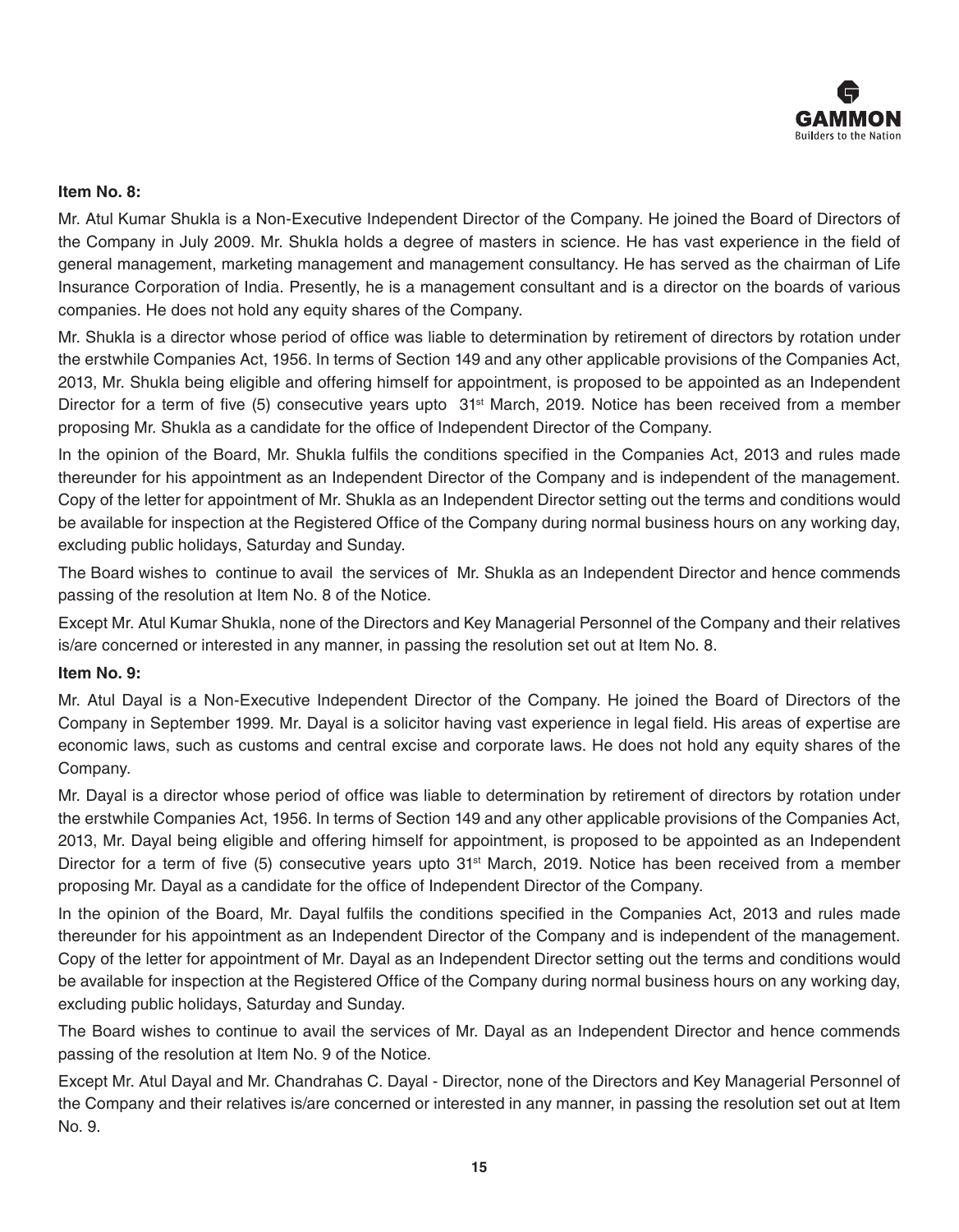

# **Item No. 10:**

The Board of Directors has, at its meeting held on 3<sup>rd</sup> April, 2014 approved the re-appointment of M/s. Vinod Modi & Associates, Chartered Accountants and M/s. M. G. Shah & Associates, Chartered Accountants, as Joint Branch Auditors of 'Gammon India Limited – Transmission Business Headquarters, Nagpur' and all other offices wherever situated to examine and audit the books of accounts for the next five (5) financial years 2014-2015, 2015-16, 2016-17, 2017-18 & 2018-19.

Your Directors commend passing of the Ordinary Resolution at Item No. 10 of the Notice.

None of the Directors and Key Managerial Personnel of the Company and their respective relatives are concerned or interested in the passing of the above resolution.

#### **Item No. 11:**

Members may recall that the Company's corporate debt restructuring package was approved by the CDR EG at its meeting held on 24<sup>th</sup> June 2013 (the "Approval Date") and communicated to the Company vide letter of approval dated June 29, 2013 bearing reference number BY.CDR(PMJ)/No. 275/2013-14 and amendment letters dated July 31, 2013 bearing reference number BY.CDR. (PMJ) No. 370 /2013-14 and August 3, 2013 bearing reference number BY.CDR. (PMJ) No. 385 /2013-14 (the "CDR LOA"). Pursuant to the CDR LOA, the Promoters were required to infuse an amount of ₹1,000,000,000/- (Rupees One Hundred Crores Only) as contribution towards the "Promoters' Contribution". Accordingly, the following Promoters and their Affiliates have brought in the said contribution within the time as stipulated in the CDR LOA:

| Sr. No. | Name of the Contributor             | Amount of Contribution $(\bar{z})$ |
|---------|-------------------------------------|------------------------------------|
|         | Mr. Abhijit Rajan                   | 830,000,000                        |
| 2.      | Pacific Energy Private Limited      | 60,000,000                         |
| 3.      | Active Agro Farming Private Limited | 110,000,000                        |
|         | <b>TOTAL</b>                        | 1,000,000,000                      |

The approved CDR Package as well as the Master Restructuring Agreement dated 24<sup>th</sup> September 2013 ["MRA"], executed by the Company with the CDR Lenders provides for issue of securities to the aforementioned contributors in lieu of their respective contributions, subject to the approval of the CDR Lenders. Accordingly, the Company is seeking approval of the CDR Lenders for the issue and allotment of Equity Shares to the Promoters.

The Board of Directors, at its meeting held on 3<sup>rd</sup> June 2014, subject to the approval of the CDR Lenders and the shareholders, approved the proposal for issue of 36,968,575 (Three Crores Sixty Nine Lacs Sixty Eight Thousand Five Hundred and Seventy Five) equity shares of  $\bar{\tau}$  2/- each for an amount not exceeding  $\bar{\tau}$  1,000,000,000/- (Rupees One Hundred Crores Only) at a price of ₹ 27.05/- (Rupees Twenty Seven and Paise Five Only) per equity share to the aforementioned Promoters and their Affiliates.

# **Other terms relating to issue of Equity Shares:**

The following disclosures are being made pursuant to Regulation 73 of the SEBI ICDR Regulations and the Companies (Share Capital & Debenture) Rules, 2014:

#### **(a) Objects of the Preferential Issue:**

The object of the issue, is to issue and allot Equity Shares of the Company to the Promoters and their Affiliates towards the contribution made by them as "Promoters Contribution" as envisaged under the CDR LOA and the MRA.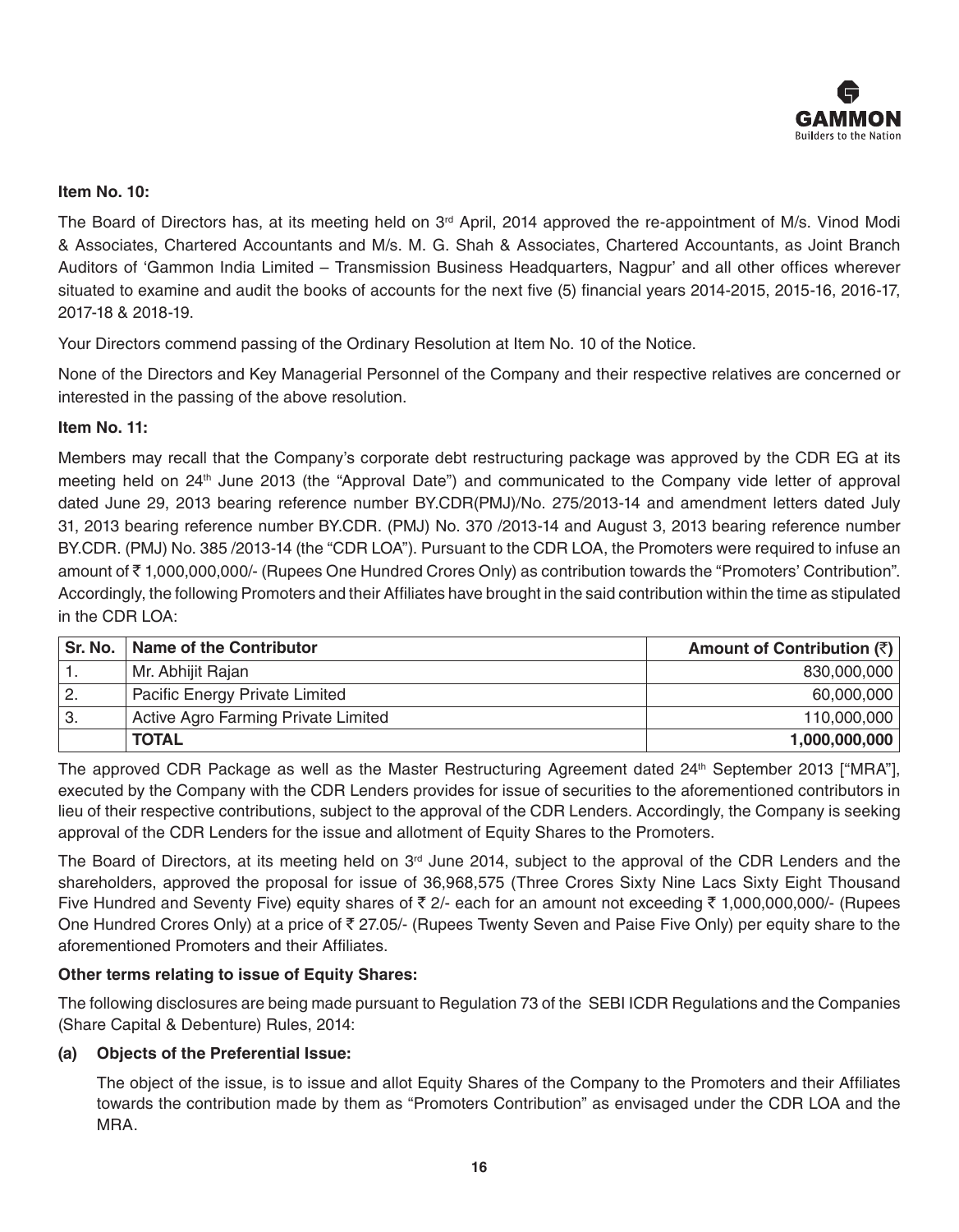

# **(b) Proposal of the Promoters, Directors or Key Management Personnel of the issuer to subscribe to the offer:**

The proposed preferential issue of 36,968,575 (Three Crores Sixty Nine Lacs Sixty Eight Thousand Five Hundred Seventy Five) Equity Shares shall be subscribed by the following Promoters viz. (i) Mr. Abhijit Rajan – Chairman & Managing Director (ii) Pacific Energy Private Limited; and (iii) Active Agro Farming Private Limited (Affiliate of the Promoter).

Except the above, none of the directors or Key Managerial Personnel intends to subscribe to Equity Shares of the Company.

| Sr. | <b>Particulars</b>                 |             | <b>Pre-Allotment</b>                 | <b>Post-Allotment</b> |                     |  |
|-----|------------------------------------|-------------|--------------------------------------|-----------------------|---------------------|--|
| No. |                                    |             | No. of shares*   % to listed capital | No. of shares         | % to listed capital |  |
| A   | Promoters' holding:                |             |                                      |                       |                     |  |
|     | Indian:                            |             |                                      |                       |                     |  |
|     | Individual                         | 8,189,479   | 6.00                                 | 38,873,397            | 22.41               |  |
|     | <b>Bodies Corporate</b>            | 36,481,240  | 26.73                                | 42,765,897            | 24.65               |  |
|     | <b>Foreign Promoters</b><br>2.     | 3,086,435   | 2.26                                 | 3,086,435             | 1.78                |  |
|     | <b>TOTAL (A)</b>                   | 47,757,154  | 34.99                                | 84,725,729            | 48.84               |  |
| B   | Non-Promoters' holding:            |             |                                      |                       |                     |  |
|     | Institutional Investors            | 36,572,961  | 26.79                                | 36,572,961            | 21.08               |  |
|     | Non-Institutional Investors:<br>2. |             |                                      |                       |                     |  |
|     | <b>Private Corporate Bodies</b>    | 20,400,910  | 14.95                                | 20,400,910            | 11.76               |  |
|     | Directors & relatives              | 1,034,620   | 0.76                                 | 1,034,620             | 0.60                |  |
|     | <b>Indian Public</b>               | 25,434,376  | 18.63                                | 25,434,376            | 14.66               |  |
|     | Others (incl. NRIs)                | 5,300,447   | 3.88                                 | 5,300,447             | 3.06                |  |
|     | <b>TOTAL (B)</b>                   | 88,743,314  | 65.01                                | 88,743,314            | 51.16               |  |
|     | TOTAL $(A) + (B)$                  | 136,500,468 | 100.00                               | 173,469,043           | 100.00              |  |

# **(c) Shareholding Pattern before and after the preferential issue:**

**\*** *The pre-shareholding pattern is as on 23rd May 2014* 

# **(d) Time within which the preferential issue shall be completed:**

The Equity Shares will be issued within the time limit prescribed under SEBI ICDR Regulations.

# **(e) Identity of the proposed allottees, the percentage of post preferential issue capital that may be held by them and change in control, if any, in the issue consequent to the preferential issue:**

| Sr. | Name of the                       | <b>Pre-issue holding</b> |              | <b>Equity</b>                           |                             | <b>Post-issue holding</b> | <b>Natural</b>                                             |
|-----|-----------------------------------|--------------------------|--------------|-----------------------------------------|-----------------------------|---------------------------|------------------------------------------------------------|
| No. | proposed allottee                 | <b>Shares</b>            | % of holding | shares<br>proposed<br>to be<br>allotted | <b>Shares</b>               | % of holding              | persons<br>who are the<br>ultimate<br>beneficial<br>owners |
|     | <b>PROMOTERS (A)</b>              |                          |              |                                         |                             |                           |                                                            |
|     | Mr. Abhijit Rajan                 | 8,172,459                |              |                                         | 5.99 30,683,918 38,856,377  | 22.40                     | Not Applicable                                             |
| 12. | Pacific Energy Private<br>Limited | 18,013,015               | 13.20        |                                         | 2,218,114 20,231,129        |                           | 11.66 Mr. Abhijit Rajan                                    |
|     | <b>SUB TOTAL (A)</b>              | 26,185,474               |              |                                         | 19.18 32,902,032 59,087,506 | 34.06                     |                                                            |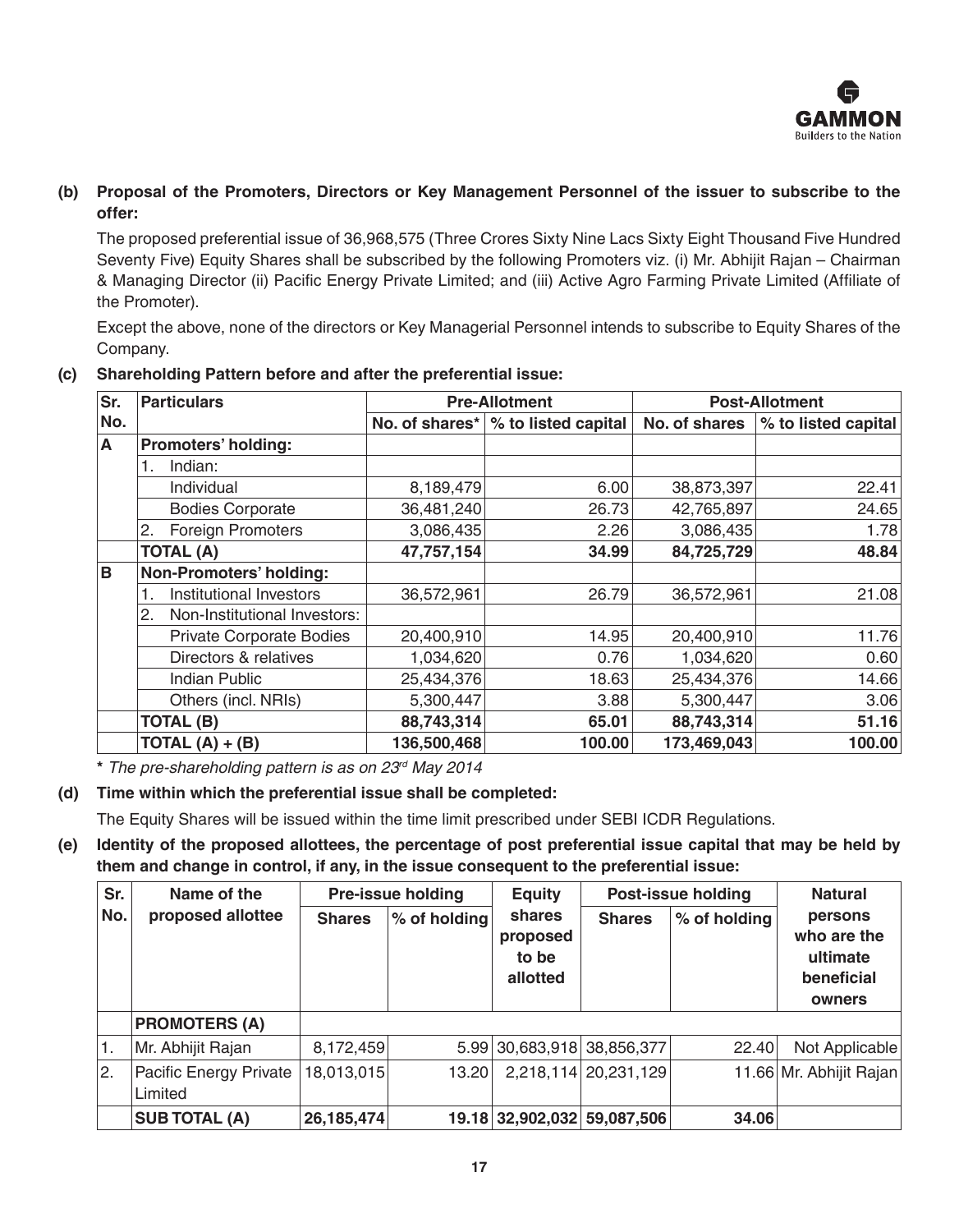

|    | <b>NON-PROMOTERS (B)</b> |              |                             |           |       |                        |
|----|--------------------------|--------------|-----------------------------|-----------|-------|------------------------|
| 3. | Active Agro Farming      | -            | 4,066,543                   | 4.066.543 |       | 2.34 Mr. Abhijit Rajan |
|    | Private Limited          |              |                             |           |       |                        |
|    | <b>SUB TOTAL (B)</b>     | ۰            | 4.066.543                   | 4.066.543 | 2.34  |                        |
|    | <b>TOTAL (A+B)</b>       | 26, 185, 474 | 19.18 36,968,575 63,154,049 |           | 36.41 |                        |

The existing Promoters of the Company will continue to be in control of the Company and there will not be any change in the management or control of the Company as a result of the proposed preferential allotment.

#### **(f) Undertaking by the Company:**

This is not applicable in the present case.

#### **(g) Pricing of the Equity Shares:**

As per the provisions of Chapter VII of the SEBI ICDR Regulations, the term 'Stock Exchange' for the purpose of calculation of issue price, means any of the recognized stock exchanges at which the shares of the Issuer Company are listed and in which the highest trading volume in respect of shares of the Company has been recorded during the preceding twenty six weeks / two weeks prior to the relevant date.

Equity Shares of the Company are listed on the Bombay Stock Exchange Limited ('BSE') and National Stock Exchange of India Limited ('NSE'). The past six month's turnover prior to Relevant Date, i.e. 24<sup>th</sup> June, 2013 is as follows:

| Name of the Stock Exchange | No. of Shares |  |  |
|----------------------------|---------------|--|--|
| <b>BSE</b>                 | 38.49.260     |  |  |
| NSE                        | 1,16,46,376   |  |  |

Accordingly the Equity Shares will be issued at a price not less than higher of the following in terms of SEBI ICDR Regulation for preferential issues as amended from time to time:

| Sr.<br><b>No</b> | <b>Basis</b>                                                                                                                                                                                   | Price $(\bar{z})$ |
|------------------|------------------------------------------------------------------------------------------------------------------------------------------------------------------------------------------------|-------------------|
|                  | The average of the weekly high and low of the closing prices of the related equity<br>shares quoted on the stock exchange (NSE) during the twenty six weeks preceding<br>the relevant date. Or | 27.05             |
| 2.               | The average of the weekly high and low of the closing prices of the related shares<br>quoted on the stock exchange (NSE) during the two weeks preceding the relevant<br>date.                  | 16.39             |

#### **(h) Certificate from Statutory Auditors:**

M/s. Natvarlal Vepari & Co., Chartered Accountants have certified that the issue of the Equity Shares is being made in accordance with the SEBI ICDR Regulations. A copy of the said certificate is open for inspection at the Registered Office of the Company between 2.00 p.m. and 5.00 p.m. on all working days (except Saturdays, Sundays and Holidays) up to the date of announcement of the result of the Annual General Meeting.

#### **(i) Relevant Date:**

The 'Relevant Date' for the allotment of equity shares contemplated under Item No. 11 pursuant to the CDR Package will be 24<sup>th</sup> June, 2013, being the date on which the Corporate Debt Restructuring Package was approved by the Corporate Debt Restructuring Empowered Group.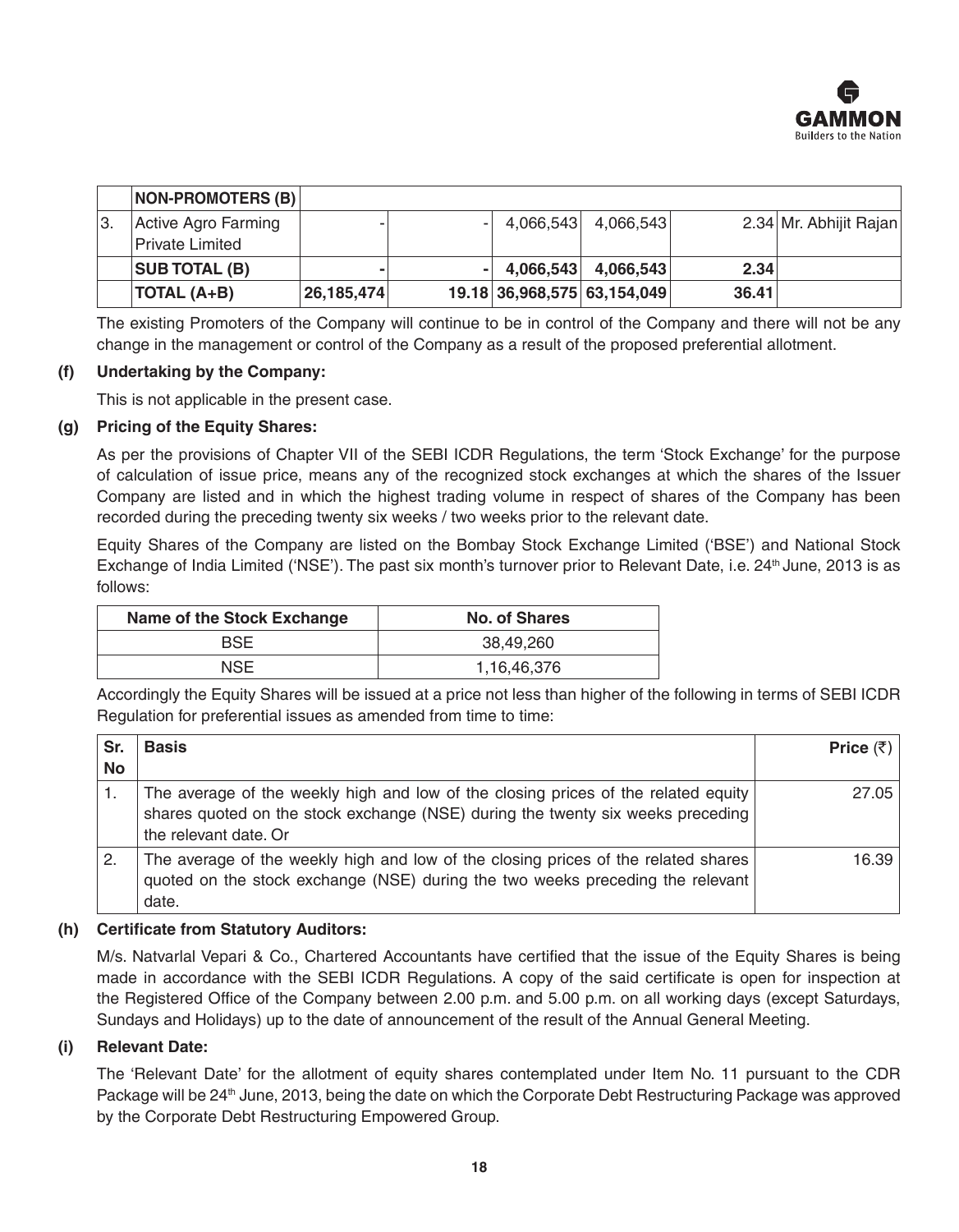

# **(j) Lock-in Period:**

The Equity Shares issued shall be locked in as per the provisions of the SEBI ICDR Regulations.

# **Other Disclosures:**

The Company's CDR Package, which inter alia included provision for issue of equity shares to promoters on preferential basis towards their Promoter Contribution, was approved by the members by special resolution by way of Postal Ballot. In view of the same, pursuant to Regulation 10(2) of Securities and Exchange Board of India (Substantial Acquisition of Shares and Takeovers) Regulations, 2011 ("SEBI SAST Regulations"), as amended from time to time, the allottees to whom the said Equity Shares are proposed to be issued and allotted and to whom the provisions of Regulation 3 & 4 of SEBI SAST Regulations may apply are exempted from the obligation to make an open offer under the aforesaid regulations.

As per Section 62(1)(c) of the Companies Act, 2013, issue of securities on a preferential basis to persons, whether or not they are members of the Company, has to be approved by the shareholders by way of a special resolution. Accordingly, the resolution at Item No. 11, if approved by the shareholders, will enable the Company to issue Equity Shares to the persons as stated above on a preferential basis in compliance with the conditions stated in the CDR LOA and the MRA.

Mr. Abhijit Rajan – Chairman & Managing Director holds 3.85% of the paid-up equity share capital of Pacific Energy Private Limited and 100% of the paid-up equity share capital of Active Agro Farming Private Limited. Except Mr. Rajan none of the Directors and Key Managerial Personnel of the Company or their relatives are interested or concerned in the passing of the above resolution.

Your Directors commend passing of the special resolution at Item No. 11 of the Notice.

# **Item Nos. 12 & 13:**

- (a) At the 90<sup>th</sup> Annual General Meeting of the Company held on  $25<sup>th</sup>$  September, 2012, members had approved payment of 'Minimum Remuneration' of ₹6 Crores per annum to Mr. Abhijit Rajan - Chairman & Managing Director of the Company for the financial years 2012-13 and 2013-14. The Company had made an application to the Central Government for payment of the aforesaid remuneration to Mr. Rajan and the approval is awaited.
- (b) The members had, at the  $90<sup>th</sup>$  Annual General Meeting of the Company held on  $25<sup>th</sup>$  September, 2012, approved payment of 'Minimum Remuneration' of ₹ 80 Lacs per annum to Mr. Rajul A. Bhansali - Executive Director of the Company for the financial year 2013-14.

The recessionary trends in the construction industry continued during the period under review As a consequence the downturn in the Company's operations continued unabated. The severe liquidity crisis led to delays in project executions and revenues continued to remain stagnant. In view of the losses incurred during the year under review and taking into consideration the financial health of the Company and the roles and responsibilities entrusted to Mr. Rajan and Mr. Bhansali, the Nomination and Remuneration Committee and the Board of Directors in their respective meetings held on 12<sup>th</sup> March 2014 and 18<sup>th</sup> March 2014 resolved that the remuneration payable to Mr. Rajan & Mr. Bhansali shall be at the same level as paid in the previous financial years i.e (a)  $\bar{\tau}$  6 Crores per annum to Mr. Rajan from 1<sup>st</sup> January 2014 until the remainder of his tenure i.e upto 16<sup>th</sup> May 2016 and (b) ₹80 Lacs per annum to Mr. Bhansali from 1<sup>st</sup> January 2014 until the remainder of his tenure i.e upto 29<sup>th</sup> March 2015 as per the details set out in the resolutions.

Approval of the Shareholders is being sought for payment of remuneration as set out in the resolutions at Item Nos. 12 & 13. Approval of the Central Government will also be sought in accordance with the provisions of Section II of Part II of Schedule V to the Companies Act, 2013, as may be required.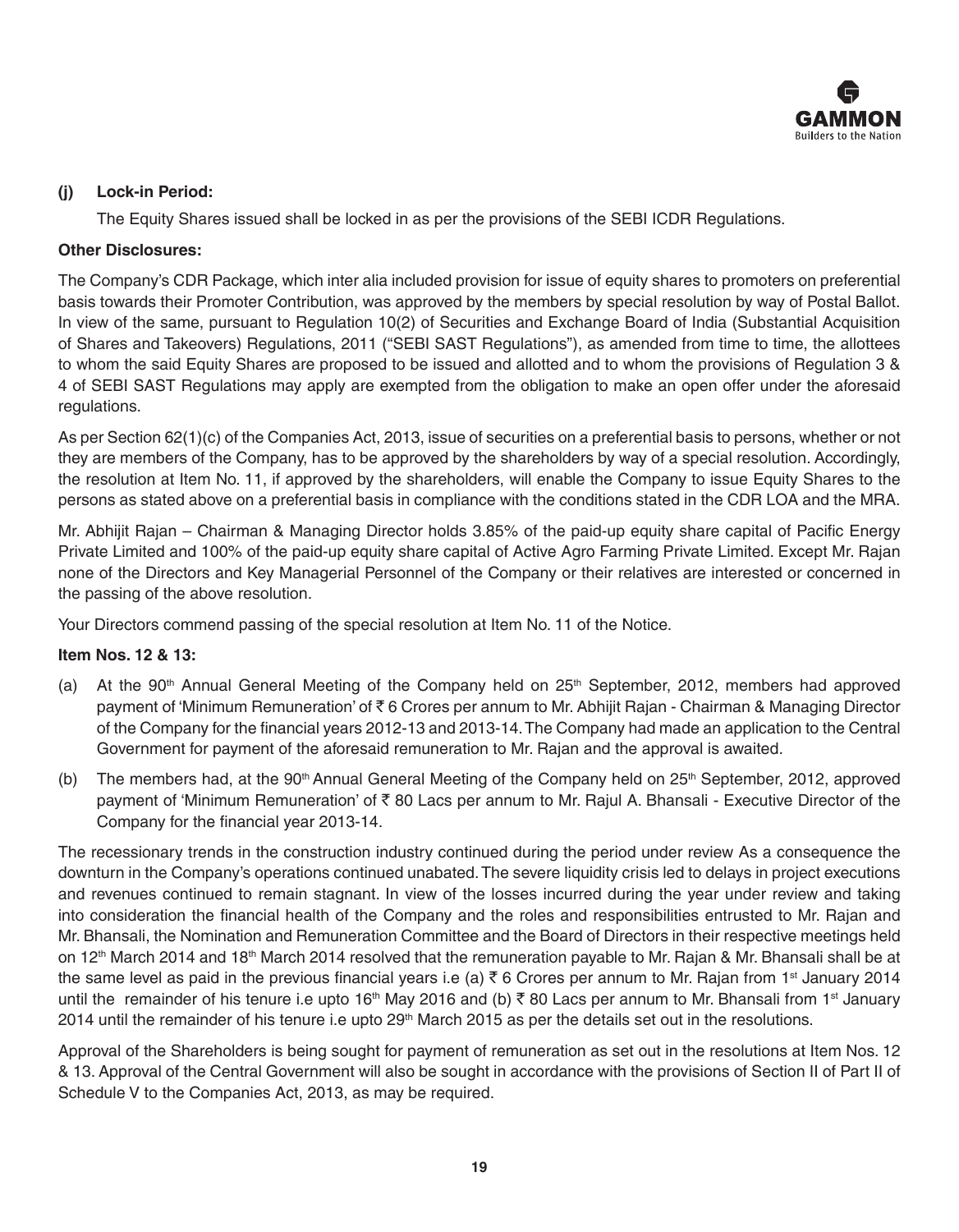

Information as required in terms of Section II of Part II of Schedule V to the Act is furnished below:

#### **I. GENERAL INFORMATION :**

- 
- 2. Date of commencement of commercial production : Not Applicable : Not Applicable
- 3. In case of new companies, expected date of commencement of activities : Not Applicable as per project approved by Financial Institutions appearing in the **Prospectus**
- 4. Financial Performance

Financial parameters of the Company for the last five financial years:  $\mathcal{F}$  in Crore

| Sr. | <b>Particulars</b>                                                                                                   | Year     |           |          |            |                                        |
|-----|----------------------------------------------------------------------------------------------------------------------|----------|-----------|----------|------------|----------------------------------------|
| No. |                                                                                                                      | 2009-10  | 2010-11   | 2011-12  | 2012-13    | 9 months<br>period ended<br>31.12.2013 |
| (1) | Paid-up Capital                                                                                                      | 25.83    | 27.49     | 27.50    | 27.50      | 27.50                                  |
| (2) | Reserves & Surplus                                                                                                   | 1,898.72 | 2,088.15  | 2,224.48 | 1,687.12   | 1,018.28                               |
| (3) | Turnover                                                                                                             | 4,534.25 | 5,636.85  | 5,473.23 | 5,100.25   | 3,186.49                               |
| (4) | Net Profit as per Section 197 of the<br>Companies Act, 2013 & Section<br>198 of the erstwhile Companies<br>Act, 1956 | 217.81   | 186.26    | 161.12   | (434.20)   | (905.68)                               |
| (5) | Amount of dividend                                                                                                   | $13.73*$ | $10.63**$ | 2.73     | <b>NIL</b> | NIL                                    |
| (6) | Rate of Dividend declared                                                                                            | 30%      | 40%       | 10%      | <b>NIL</b> | NIL                                    |

*\*Includes dividend @* ` *21/- per share on 6% Optionally Convertible Preference Shares.*

 \*\*Includes interim dividend @ 20% per share and final dividend @ 20% per share.

5. Foreign Investments or Collaborators, if any : The total equity shares held by Foreign Institutional Investors is 30,657,128 Equity Shares of  $\bar{\tau}$  2/- each which constitutes 22.46% of the Paid-up Equity Share Capital of the Company.

# **II. INFORMATION ABOUT THE APPOINTEE:**

# **1. MR. ABHIJIT RAJAN:**

# **a. Background Details:**

Mr. Abhijit Rajan, aged 53 years has completed his graduation in India and pursued management studies in Europe. Mr. Rajan was appointed as the Managing Director of the Company in 1991. He took over as the Chairman of the Company in 1996 and since then has been re-appointed as the Chairman and Managing Director of the Company from time to time. He has over 28 years of experience in strategic planning and management and in the construction industry. His present tenure as the Chairman and Managing Director of the Company was approved by the shareholders in the 89<sup>th</sup> Annual General Meeting for a term of 5 (five) years with effect from 17th May 2011. Mr. Rajan reports to the Board of Directors of the Company.

#### **b. Past Remuneration:**

|           | $(Am$ ount in ₹)    |
|-----------|---------------------|
| Year      | Amount* (per annum) |
| 2011-2012 | 122.177.928         |
| 2012-2013 | 81,234,400          |
| 2013-2014 | 60,000,000          |

\*including salary, perquisites & commission and retiral benefits (PF, Gratuity & Superannuation)

- 1. Nature of Industry **State Construction Construction & Engineering**  $\cdot$  Construction & Engineering
	-
	-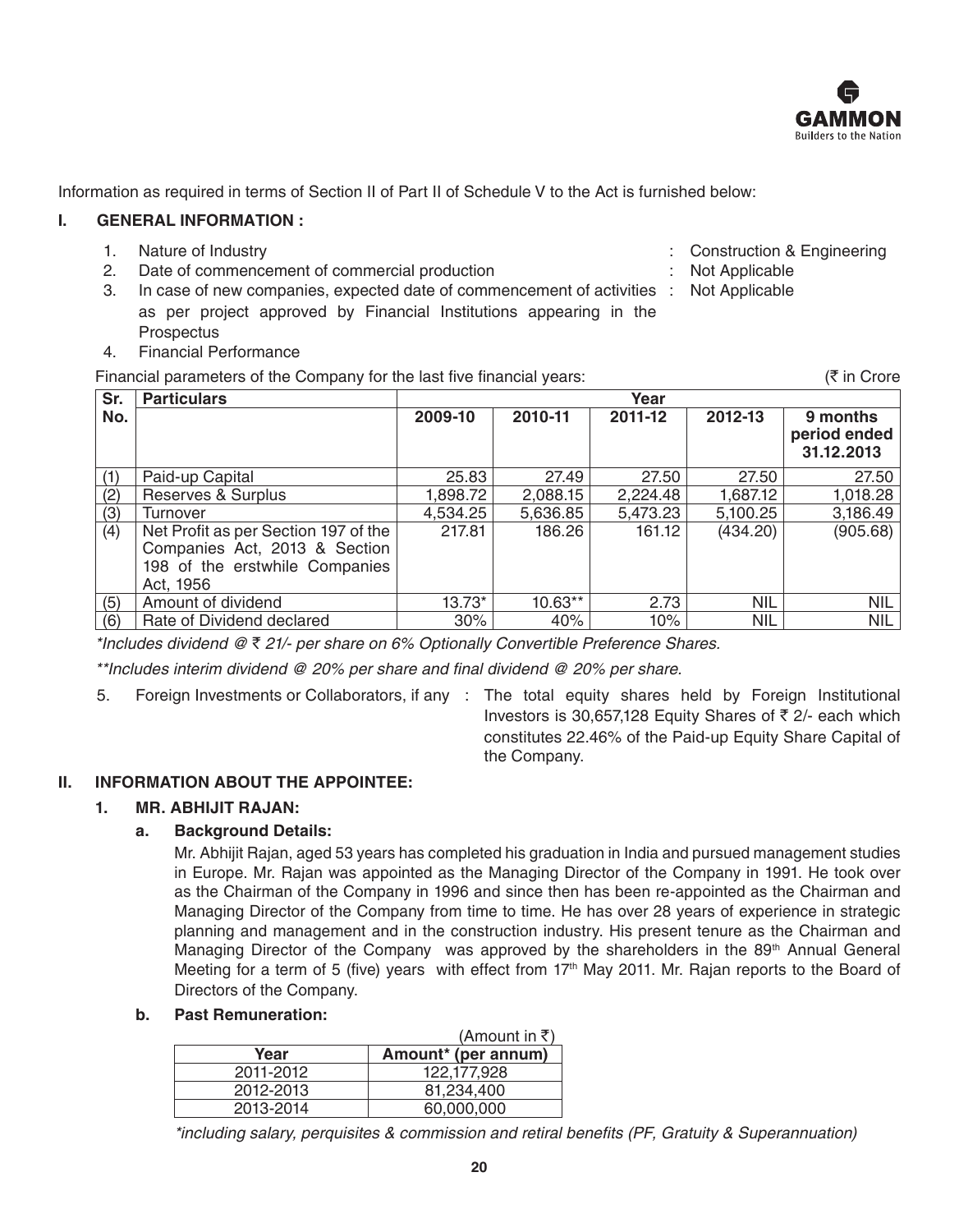

#### **c. Recognition / Awards: NIL**

#### **d. Job Profile & Suitability:**

Mr. Abhijit Rajan is the Chairman and Managing Director of the Company since June 1991. He works under the supervision and guidance of the Board of Directors. As an industrialist, he has built his reputation on the basis of good stewardship of the Gammon Group. With his sharp business acumen, his leadership skills, and his rich experience in the construction and contracting business the Company has grown manifold and has diversified from contracting business into infrastructure development, realty business, power transmission and energy business and is truly a "Builder to the Nation." In the present industry scenario and competitive business environment the duties and responsibilities of Mr. Rajan has grown manifold. In these challenging times it is imperative that the Gammon Group continues to function under the leadership and stewardship of Mr. Rajan.

#### **e. Remuneration proposed:**

 Details of the total remuneration comprising, interalia, salary and perquisites and allowances and other benefits/perquisites which is proposed to be paid to Mr. Abhijit Rajan - Chairman & Managing Director for the period 1st January 2014 to 31st March 2015, for the F.Y. 2015-16 & for the period 1st April 2016 to 16<sup>th</sup> May 2016 have been fully set out in the resolution at Item No. 12 of the Notice.

#### **f. Comparative Remuneration profile with respect to Industry, Size of the Company, Profile of the position and person:**

Mr. Abhijit Rajan, as the Chairman & Managing Director of the Company, has today made Gammon one of the largest construction and engineering companies in India. Under his leadership the Gammon group diversified from various sectors of civil engineering, design and construction business to infrastructure development, realty business, power and energy sector and even oil exploration. Considering Mr. Rajan's contribution, his job profile and responsibilities, role played by him in managing the Company's affairs, his experience and acumen in steering the Company through a competitive and strategic business environment, the size of the Company, comparable remuneration of managerial personnel in the similar industry and the industry in which it operates, the Nomination & Remuneration Committee, at its meeting held on 12<sup>th</sup> March 2014, approved payment of remuneration of  $\bar{\tau}$  6 Crores per annum to Mr. Rajan for the periods 1<sup>st</sup> January 2014 to 31<sup>st</sup> March 2015, for the F.Y. 2015-16 & for the period 1<sup>st</sup> April 2016 to 16<sup>th</sup> May 2016 as set out in the resolution and recommended the same to the Board for its approval. Based on the recommendation of the Nomination & Remuneration Committee, the Board, at its meeting held on 18<sup>th</sup> March 2014, approved the aforesaid payment of remuneration to Mr. Rajan as set out in the resolution at Item No. 12 of the Notice.

# **g. Pecuniary Relationship, directly or indirectly with the Company or relationship with the Managerial Personnel, if any:**

Mr. Abhijit Rajan, Chairman & Managing Director is not related to any managerial personnel in the Company. He does not have any pecuniary relationship, directly or indirectly with the Company or with any managerial personnel besides the remuneration set out in the resolution at Item No. 12 and except to the extent of his shareholding as a Promoter in the Equity Share Capital of the Company.

#### **2. MR. RAJUL A. BHANSALI:**

#### **a. Background Details:**

Mr. Rajul Bhansali joined the Company's Board in March 2003 as the Whole-time Director and since then has discharged various functions as a Director of the Company. He is currently Executive Director – International Operations. Mr. Rajul Bhansali, aged 58, is a Commerce graduate and a member of the Institute of Chartered Accountants of India. He has vast experience in diverse functional areas such as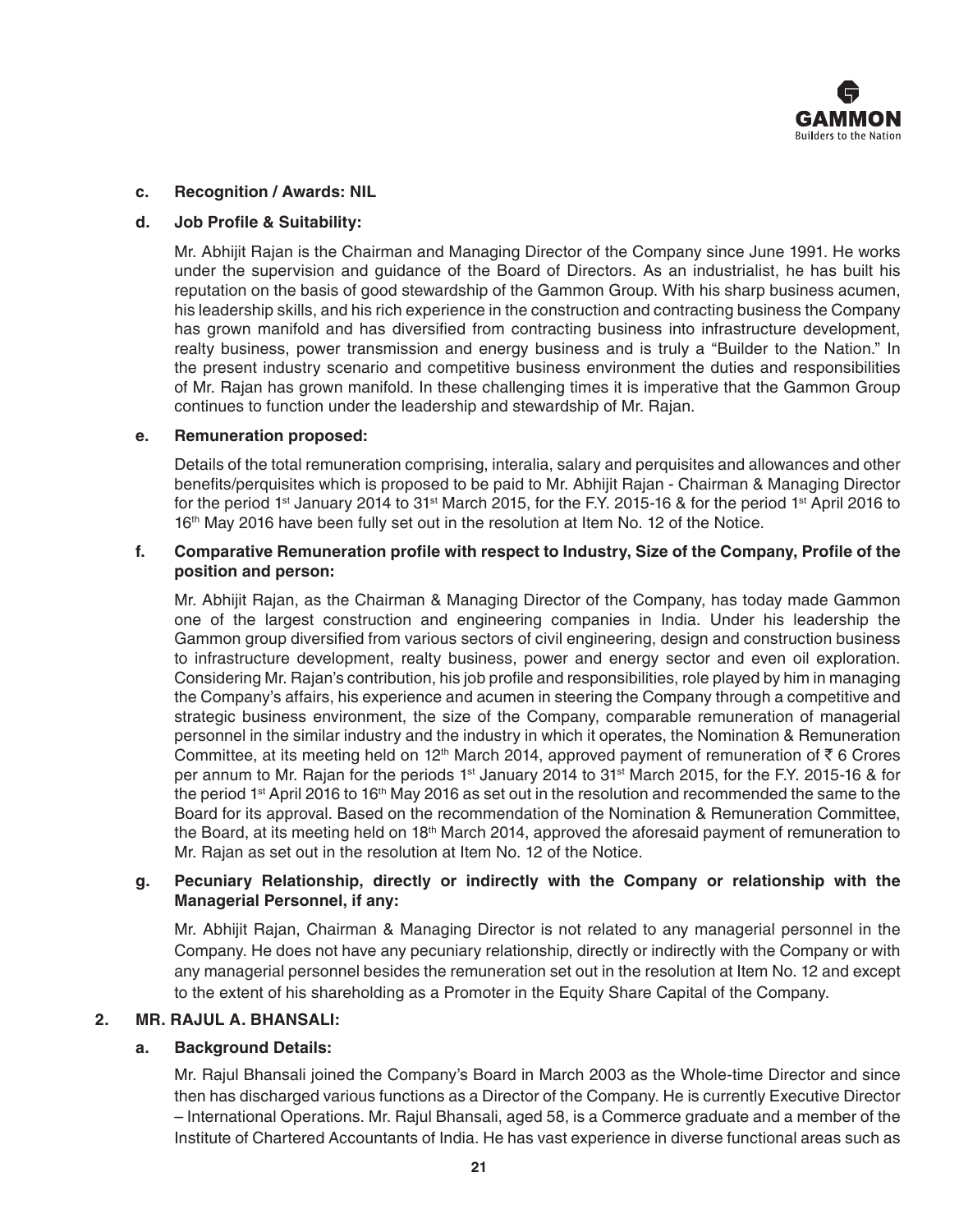

finance, commercial and general management in engineering and construction industry. Mr. Bhansali has 36 years of experience in manufacturing, project engineering and EPC Companies in India and overseas.

# **b. Past Remuneration:**

|           | (Amount in ₹)       |
|-----------|---------------------|
| Year      | Amount* (per annum) |
| 2011-2012 | 8,225,120           |
| 2012-2013 | 8,642,184           |
| 2013-2014 | 8,000,000           |

\*including salary, perquisites & commission and retiral benefits (PF, Gratuity & Superannuation)

# **c. Recognition / Awards: NIL**

#### **d. Job Profile & Suitability:**

As Executive Director - International Operations, Mr. Bhansali is responsible for overseeing Gammon's investments and safeguarding its interests in overseas ventures in the Power Equipment Manufacturing Companies in Italy and Oil Exploration Company in Ecuador. He reports to the Chairman & Managing Director of the Company. To enable him to manage the affairs of these companies in a best possible manner, Mr. Bhansali has been inducted on the Boards of all the overseas subsidiaries/ associate companies as a nominee of the Company. Since joining the Board of the Company, Mr. Bhansali has been effectively managing the domestic and overseas affairs of the Company. Considering the rich experience and expertise in diverse functional areas in engineering and construction industry, Mr.  Bhansali is best suited for effectively managing the Company's business in his capacity as Director of the Company.

#### **e. Remuneration proposed:**

 Details of the total remuneration comprising, *interalia*, salary and perquisites and allowances and other benefits/perquisites which is proposed to be paid to Mr. Rajul A. Bhansali - Executive Director (International Operations) for the remainder of his tenure has been fully set out in the resolution at Item No. 13 of the Notice.

# **f. Comparative Remuneration profile with respect to Industry, Size of the Company, Profile of the position and person:**

Mr. Rajul Bhansali is in charge of the Company's International Operations. His responsibilities include overseeing the operations of the overseas companies on a day to day basis and safeguarding the Company's interests in overseas ventures. Considering Mr. Bhansali's job responsibilities, the duties performed by him, his rich experience and expertise, the size of the Company, comparable remuneration of managerial personnel in similar industry and the industry in which it operates, the Nomination & Remuneration Committee at its meeting held on 12<sup>th</sup> March 2014 approved payment of remuneration of  $\bar{\tau}$  80 Lacs per annum to Mr. Bhansali for the period 1<sup>st</sup> January 2014 to 29<sup>th</sup> March 2015 and recommended the same to the Board for its approval. Based on the recommendation of the Nomination & Remuneration Committee, the Board, at its meeting held on 18<sup>th</sup> March 2014, approved the aforesaid payment of remuneration to Mr. Bhansali as set out in the resolution at Item No. 13 of the Notice.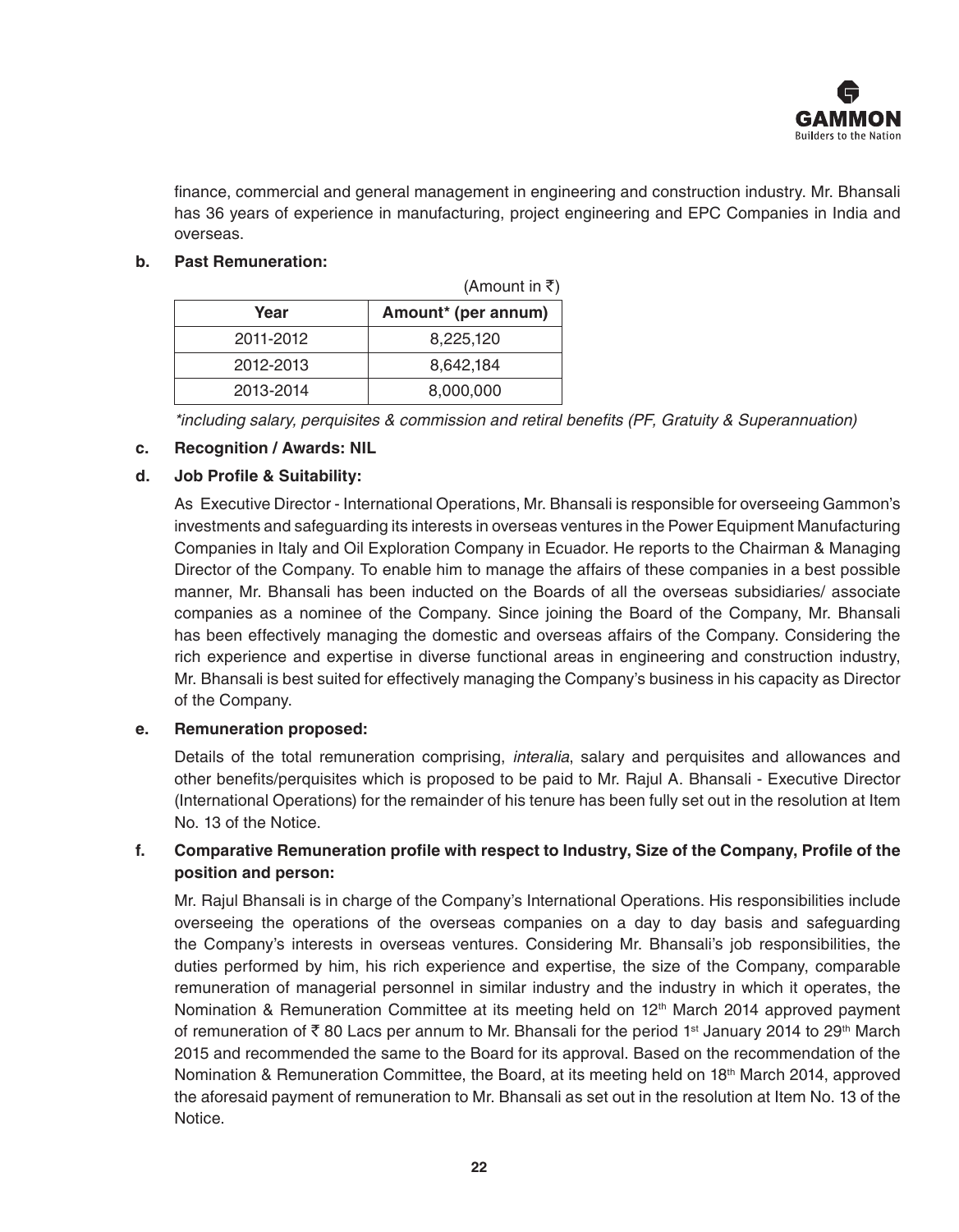

# **III. OTHER INFORMATION**

#### **1. Reasons for inadequate profits:**

 The recessionary trends in the construction industry continued during the period under review leading to postponement of projects, delays in decision making by government agencies and large PSU's. Inordinate delays in clearing of dues, adverse regulatory environment and bureaucratic apathy further caused delays in project execution. As a consequence the downturn in the Company's operations continued unabated during the period under review. The severe liquidity crisis also affected project execution. Revenues continued to remain stagnant due to the delays in execution. All this led to re-assessment of jobs, higher borrowings and higher interest costs coupled with fall in margins. The Company continues to face difficulties in realising receivables and arbitration claims. Further considering the economic scenario in Europe and uncertainties prevailing there, The Company on a prudent basis and following the principal of conservatism, made provisions against risk & contingencies towards impairment of Investments/ Advances in its overseas companies.

#### **2. Steps taken or proposed to be taken for improvement:**

The Company is pursuing various options for streamlining its business operations in wake of the continued liquidity crises. The Company is currently re-assessing its jobs which have turned negative due to external factors and efforts are being taken to turn these jobs profitable. Timely completion of those jobs which are in the closing stages is also being taken up on priority basis. The Company has taken several effective cost reduction measures. The Company is aggressively bidding for those jobs which are within the ambit of the Company's core competencies and which have a substantial profit margin. The Company is also actively exploring partnerships for its real estate projects. On the international front, the Company is considering options for reorganizing its overseas business by aggressively pursuing monetization of international power and oil business. The Company is also pursuing for amicable settlement of non-routine collection including claims and arbitration awards.

# **3. Expected increase in productivity and profits in measurable terms:**

In spite of various challenges, the Company could secure new orders worth  $\bar{\tau}$  3,500 Crores. With the assistance provided by the lenders, the Company is also taking efforts to streamline its cash management so that it is in a better position to complete the new projects on time. Your Company believes that the new government shall introduce more business friendly policies in addition to according more importance to the infrastructure needs of this country. The Company is already geared up to take advantage of the new opportunities and initiatives that the Company expects this government to provide.

#### **IV. DISCLOSURES:**

 Disclosures required to be made pursuant to point IV of Part A of Section II of Part II of Schedule V to the Act have been made in the Corporate Governance Report for the nine (9) months period ending 31<sup>st</sup> December 2013.

The relevant Notices of the Annual General Meeting referred to in the Explanatory Statement in respect of Item Nos. 12 & 13 are open for inspection at the Registered Office of the Company between 10.00 a.m. and 5.00 p.m. on all working days except on Saturdays, Sundays and other public holidays upto Monday, 30<sup>th</sup> June, 2014.

Except for Mr. Rajan & Mr. Bhansali, no other Directors or Key Managerial Personnel of the Company or their relatives are directly or indirectly concerned or interested in the resolutions at Item Nos. 12 & 13 of this Notice.

Your Directors commend the resolutions at Item Nos. 12 & 13 for your approval as Special Resolutions.